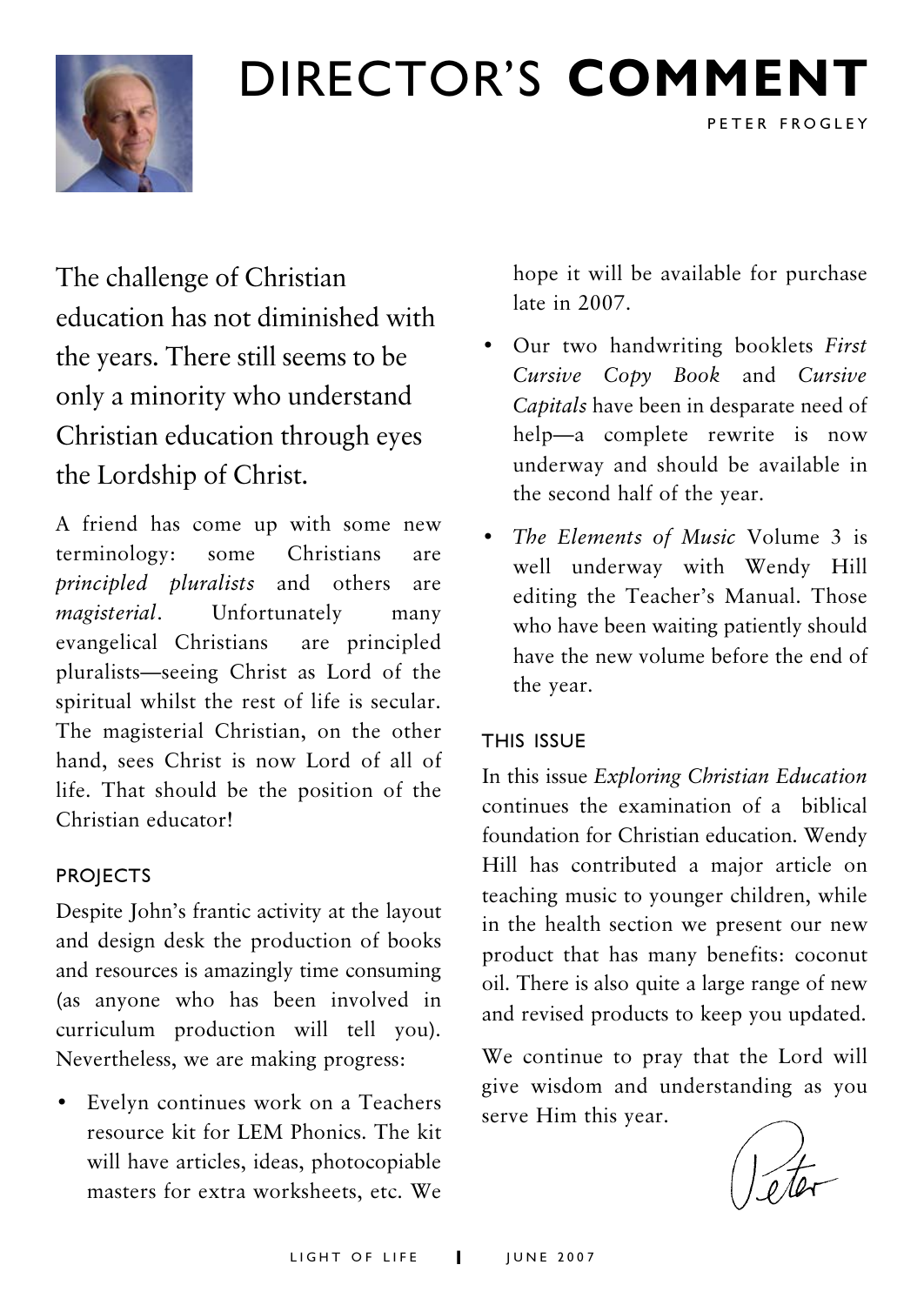

## **CHESS**

This year the secular 2007 National Home Education Conferences are planned for various locations around Australia. Unfortunately LEM will not be attending — we simply do not have the finance, staff or time to commit to the program they have organised.



To avoid conflicting with these conferences, we are planning just four CHESS seminars in 2007:

| Hobart | Saturday 9 June               |
|--------|-------------------------------|
| Perth  | Saturday 15 September         |
| Sydney | Saturday 13 October           |
|        | Melbourne Saturday 27 October |

## NEWS UPDATE

Kingsley Educational will join LEM for the Perth, Sydney and Melbourne seminars, however Hobart will be LEM only with entry by donation.

If you would like a CHESS seminar in your area this year and you are not near one of the above cities, please contact us and we will consider adding a CHESS in your area.

We plan to return to a full round of CHESS in 2008 and strongly invite your input on how we can best present CHESS for the greater benefit of home educators.

#### URGENT REQUEST

If you are in Melbourne and would be willing to act as contact person organising the venue, morning teas, etc. please contact LEM on (02) 6259 3944 or Kingsley Educational on (03) 9544 8792.

### **Overseas**

#### PAPUA NEW GUINEA

Since our last edition Mesia Novau's wife Iga has been brought to Australia for an MRI scan, which has revealed she has a tumour on the top three vertebrae and surgery would be a very risky option. Mesia and the family are believing God for a miracle and are adopting a healthy eating regime. They would appreciate your prayers as they are in the front line of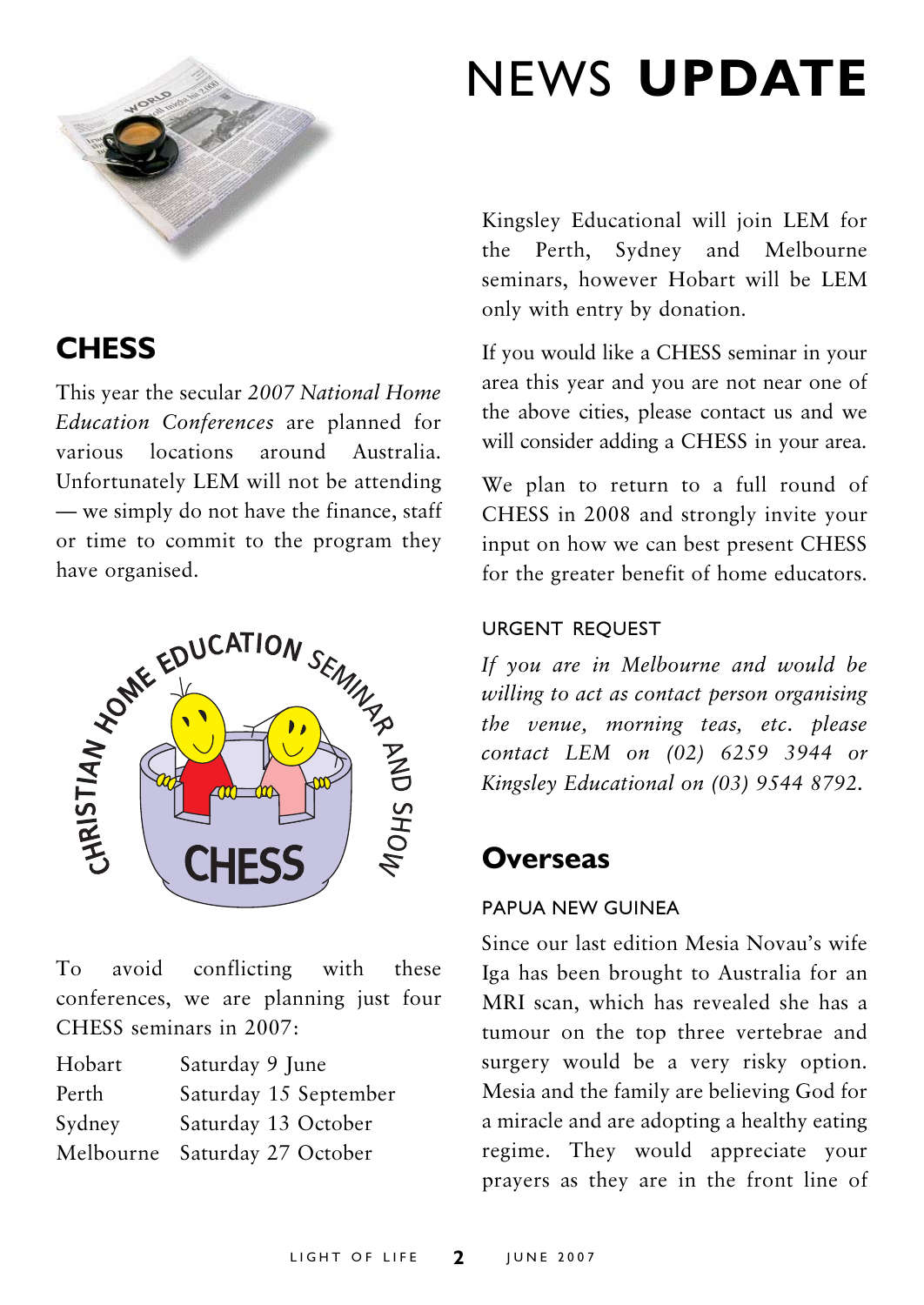God's plan for education in their nation.

I have just returned from PNG where I spent a week in Lae conducting an Introductory Course in LEM Phonics. Twenty PNG teachers have now passed the Introductory Course and several are preparing to begin the Intermediate Course. There is very strong interest in LEM Phonics in the nation with many new schools being established which are effectively LEM



LEM Phonics Introductory Course participants in Lae, PNG

Phonics schools. The reaction to the educational reform in PNG has lost no enthusiasm and is perhaps getting stronger. As people understand what OBE is about, their opposition galvanises.

There are now over 60 schools based in Lae, extending to the Highlands and to West New Britain, that are teaching LEM Phonics. I expected the second week to be in Port Moresby but instead I was privileged to visit Tauruba village (about 80 km down the coast) for three days. I visited two LEM Phonics schools which have been established to teach English. Both schools are doing well with positive support from parents. For most of us the schools would prove something of a shock. The school in Hula village consisted of six posts with coconut palm fronds for a roof, a dirt floor and few, if any, books.

I taught for three days on aspects of Christian education with very positive results. One pastor, who had been a school teacher, was profoundly moved. He said if he had known earlier what he had learned at the conference he would not have resigned from teaching. It was a different experience living without power and running water but it was a great lesson for me and one I thoroughly enjoyed.

It was moving to see in every place I visited the enthusiasm for LEM Phonics, even despite inadequate resources and training. The stage is now set for significant expansion of the work of Christian education in PNG through the national community. It is a wonderful privilege to be part of this fledgling move of God in this nation which, paradoxically, is one of the most evangelised on earth.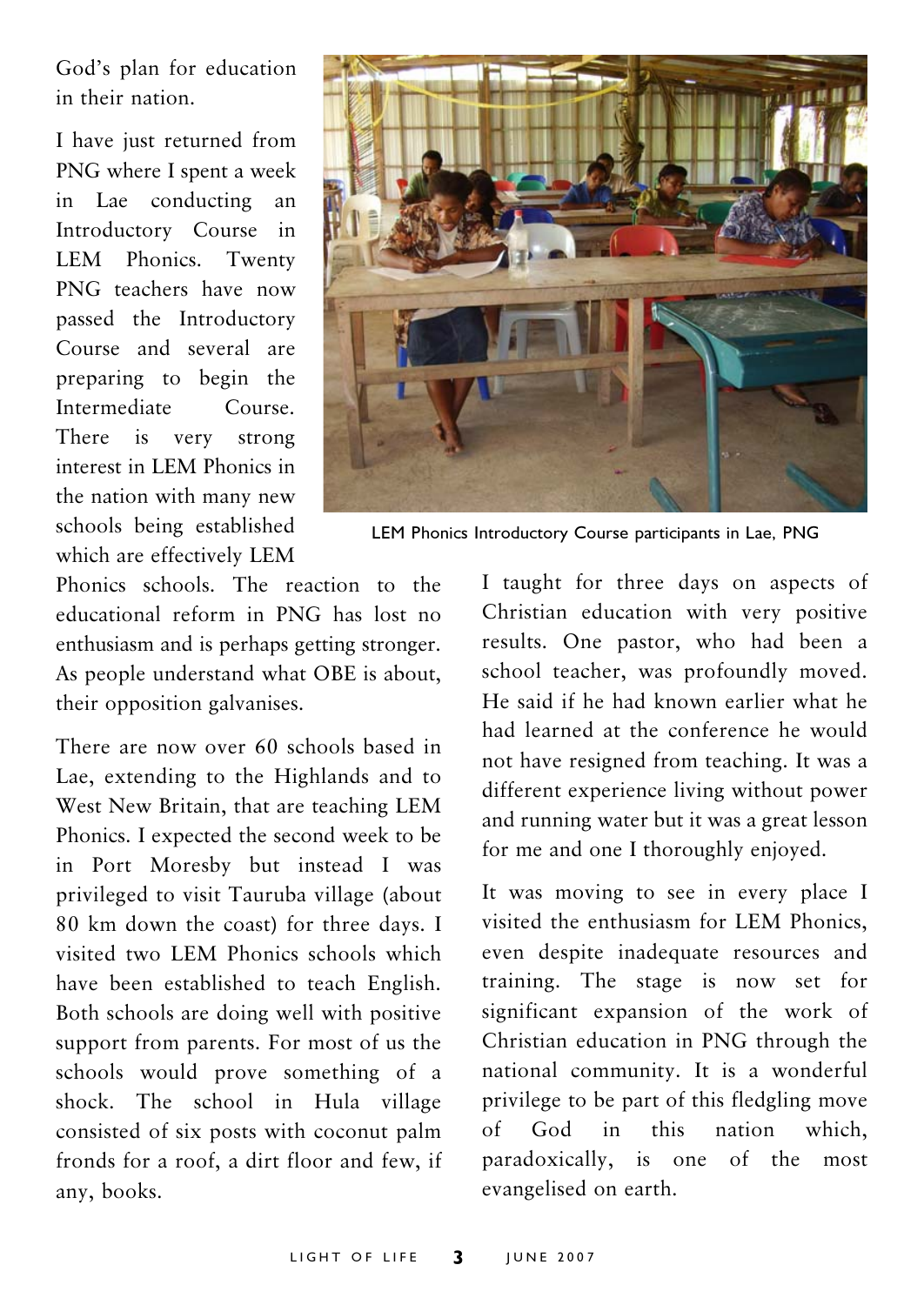#### PERU

Since the last issue Bob and Frances have sold their apartment in Lima and purchased a new apartment in the northern city of Chiclayo. By the time you read this they will have moved and be settling into their new surroundings.

Jim Nickel and I expect to arrive in Chiclayo for the first of three Christian education conferences on 28 July.

Victor and Sandra Alvites are planning the Lima LEM Christian Education Conference to be held at the Thomas Guttenberg School, the largest Christian school in Lima.

The third conference is to be held in the Andean town of Huancayo. Bob has advised (or warned) of a six hour bus ride over some exciting mountain highways, with amazing views.

## OVERSEAS ENGLISH **TEACHERS**

One of the great needs in China, India, PNG and other non-English speaking nations is for native English speakers who can instruct in the LEM Phonics programme. We would be pleased to hear from anyone who feels a call to teach and be trained in LEM Phonics to be able to serve the Lord in one of these nations.

### www.lem.com.au

Talk to any technologically-minded geek in Europe or the USA and chances are they'll have a go at you about how slow the internet in Australia is. It seems we're quite behind in the telecommunications industry by world standards—as an example we have only just deployed '3G' mobile technology whilst in Europe they are about to release '4G'.

Part of the proposed remedy to this situation is called ADSL2. Some providers call it ADSL2+, ADSL Direct, or just 'super fast ADSL'. Instead of the previous maximum speed of 1.5 Mbps (megabits per second) that original ADSL provides, ADSL2 can theoretically give speeds of up to 24 Mbps! A quick look at the fine print, however, will tell you that these speeds are seldom reached because you basically need to live next door to a telephone exchange to achieve them. By the time you get 3 km or so from the exchange the speed has dropped back to around 8 Mbps because of the line signal degrading.

Most internet providers are now providing ADSL2 for similar prices as ADSL1, so if you are in a serviced area you may be able to get a significantly faster connection for the same price.

Don't feel bad if you are still on good ol' dialup, though—we always endeavour to make **www.lem.com.au** as efficient to download as possible.

Please send your website feedback to john@lem.com.au.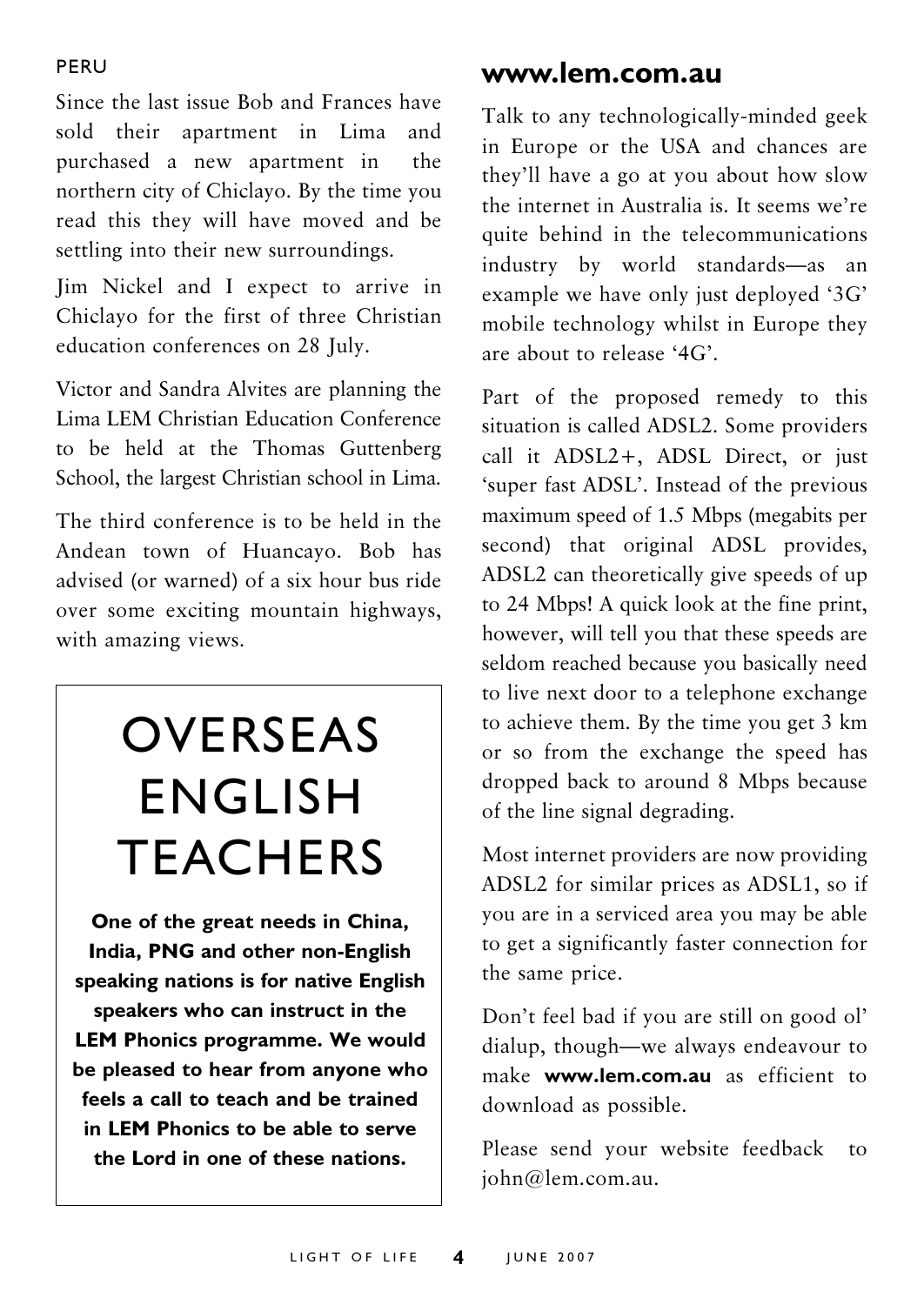

# EXPLORING CHRISTIAN EDUCATION

PETER FROGLEY



## The Biblical Foundation for Christian Education

The world in which we live has long since lost respect for the Bible—it has become almost a relic of history.

The shame for this rests with the church, as it too has lost respect for God's Word. Thankfully within the church there are those who hold steadfastly to Biblical integrity. In the midst of those faithful Christians are those committed to a Christian education.

The Christian philosophy of education is based on the authority, authenticity, and reliability of the Bible as the complete and final revelation of God concerning all matters of faith, truth, and practice. The Bible is foundational to building a truly Christian education, because the Bible provides the authority for Christian education. Among the scriptures that speak to the matter of education are the following:

Sanctify them by the truth; your word is truth.

John 17:17

But when he, the Spirit of truth, comes, he will guide you into all truth.

John 16:13

All scripture is God-breathed and is used for teaching, rebuking, correcting and training in righteousness, so that the man of God may be thoroughly equipped for every good work.

2 Timothy 3:16–17

I am the way, and the truth, and the life; no one comes to the Father but through Me.

John 14:6

Jesus taught, without any sense of self consciousness, that He is truth personified. Colossians 2:3 reveals the nature of the person of Jesus Christ, 'in whom are hidden all the treasures of wisdom and knowledge'.

Jesus is the source of all wisdom and knowledge, there is no other. Paul taught this in Colossians 2:8–10:

See to it that no-one takes you captive through hollow and deceptive philosophy, which depends on human tradition and the basic principles of this world rather than on Christ. For in Christ all the fullness of the Deity lives in bodily form, and you have been given fullness in Christ, who is the head over every power and authority.

The centrality of the authority of Jesus Christ, the Son of God is presented in the following scriptures: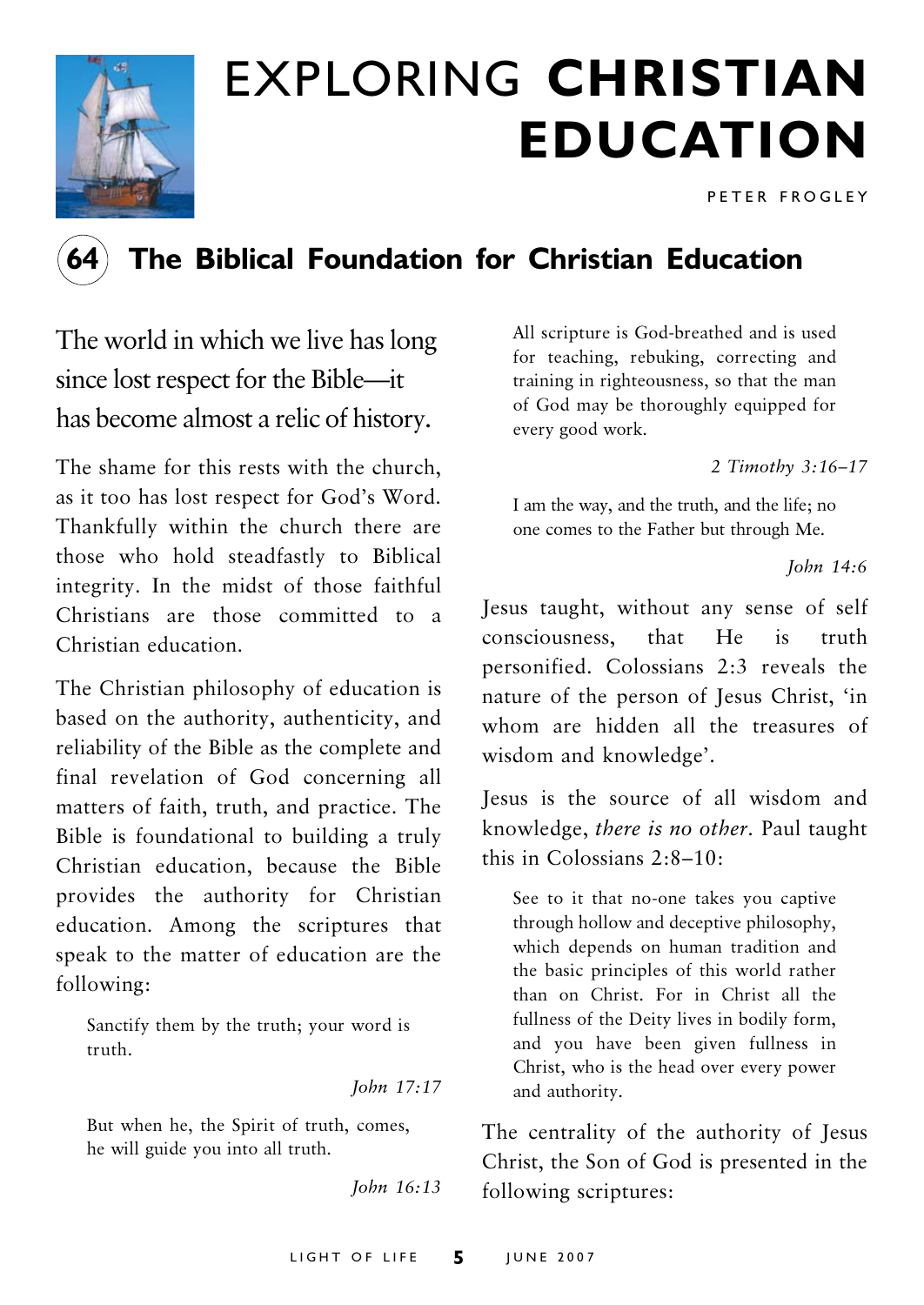And He put all things under His feet, and gave Him to be head over all things to the church, which is His body, the fulness of Him who fills all in all.

## maturity is a central goal

#### Ephesians 1:22–23

Jesus…who bore witness to the word of God, and to the testimony of Jesus Christ, to all things that He saw.…and from Jesus Christ, the faithful witness, the first born from the dead, and the ruler over the kings of the earth. To Him who loved us and washed us from our sins in His own blood, and has made us kings and priests to His God and Father, to Him be glory and dominion forever and ever. Amen.

#### Revelation 1:2, 5–6

…He is the image of the invisible God… for by Him all things were created that are in heaven and that are on earth… all things were created through Him and for Him. And He is before all things and in Him all things consist… that in all things He may have the pre-eminence. For it pleased the Father that in Him all the fulness should dwell.

#### from Colossians 1:12–20

This is the biblical picture of the King of Creation for whom we are instructed to take domion over the earth. Education is the training of our young to be able to fulfil that biblical mandate and thus must be built upon the revelation of God to man in the Bible.

#### BIBLICAL GOALS AND OBJECTIVES

The chief end of man, according to the Westminster Catechism, is 'to glorify God and enjoy Him forever' (1 Corinthians 10:31, Revelation 4:11 and Romans 3:23).

### of Christian education

The Great Commission of Matthew 28:19–20 is the final command of Jesus Christ which instructs us to disciple all nations to obedience to the trinitarian God. This provides the focus for Christian education in that the Christian school prepares students to be more effective servants in the kingdom of God.

Paul instructs us in Colossians 1:28–29 concerning our role on behalf of the students we teach, to present each student 'complete in Christ':

…and we proclaim Him, admonishing every man and teaching every man with all wisdom that we may present every man complete in Christ. And for this purpose also I labour, striving according to his power which mightily works within me.

Completeness or maturity is a central goal of Christian education. In Ephesians 4:12– 15 Paul presents a picture of the mature believer:

…for the equipping of the saints for the work of ministry, for the edifying of the body of Christ, til we all come to the unity of the faith and of the knowledge of the Son of God, to a perfect man, to the measure of the stature of the fulness of Christ; that we should no longer be children, tossed to and fro and carried about with every wind of doctrine, by the trickery of men, in the cunning craftiness of deceitful plotting, but, speaking the truth in love, may grow up in all things into Him who is the head—Christ.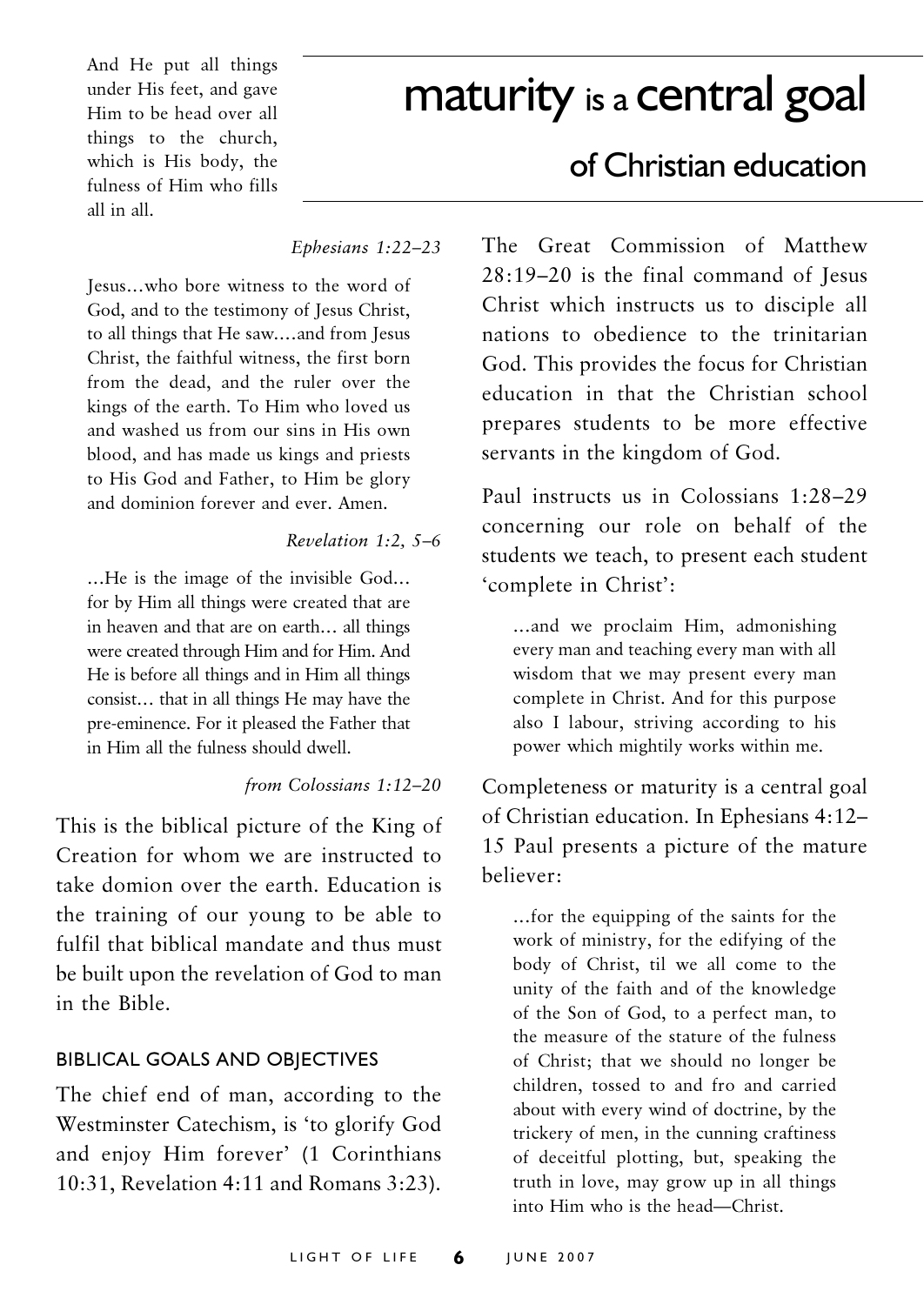The reproduction of Christianity in others is achieved through the 'ministry gifts' of Christ found in Ephesians 4:11. Some would say these gifts should only be found in the church meeting, but I suggest they are found in the gathering of believers which would include, amongst other areas, the home and the school.

#### SOVEREIGNTY OF GOD

The Christian philosophy of education is based on the sovereignty of God in all the affairs of men and throughout all history. God superintends man's affairs and that history is truly 'His Story'. Daniel 2:20– 23 and Acts 17:22–29 declare God's sovereignty over all men at all times. Psalm 2 presents God's triumph and Lordship in the affairs of men.

#### CREATED IN GOD'S IMAGE

The Christian philosophy of education is based on the creation of man in the image of God (as recorded in Genesis 1:26), in contrast to the evolutionary theory of recurring random accidents. Our philosophy of education is governed by our beliefs concerning the origin of man. The creation view of the Bible brings man dignity, worth and value. In contrast, the evolutionary view must inevitably teach that man is a creature of chance. In that case he can have no ultimate purpose and there can be no meaning to life.

#### RIGHTEOUS PRINCIPLES

The Christian philosophy of education is based on the righteous principles taught in the Bible. The world's educational system can have no absolute values, because the world does not believe in them. It is thus entombed in moral and spiritual darkness. There is no voice of authority in the world's system to attest to what is right or wrong. The Christian view stands on the authority of scripture and is in refreshing contrast to the ever-changing opinions of men.

Everyone who sins breaks the law; in fact, sin is lawlessness.

1 John 3:4

The Bible teaches that man possesses a sin nature which produces all sinful actions and thoughts.

…but each one is tempted when, by his own evil desire, he is dragged away and enticed.

James 1:13–15

There is no-one righteous, not even one.

Romans 3:10–12, Jeremiah 17:9

The world believes the environment is the cause of sin, but the Bible teaches that it is man who sinned not the environment.

…it is what comes out of a man that makes him 'unclean'.

Mark 7:15

#### PERSONAL FAITH

The Christian philosophy of education is dependent upon the personal commitment of each person involved in education to Jesus Christ, as the sovereign Lord of all. The Christian teacher realises that without Christ, he is impotent. Unless the Holy Spirit directs his life and thinking he truly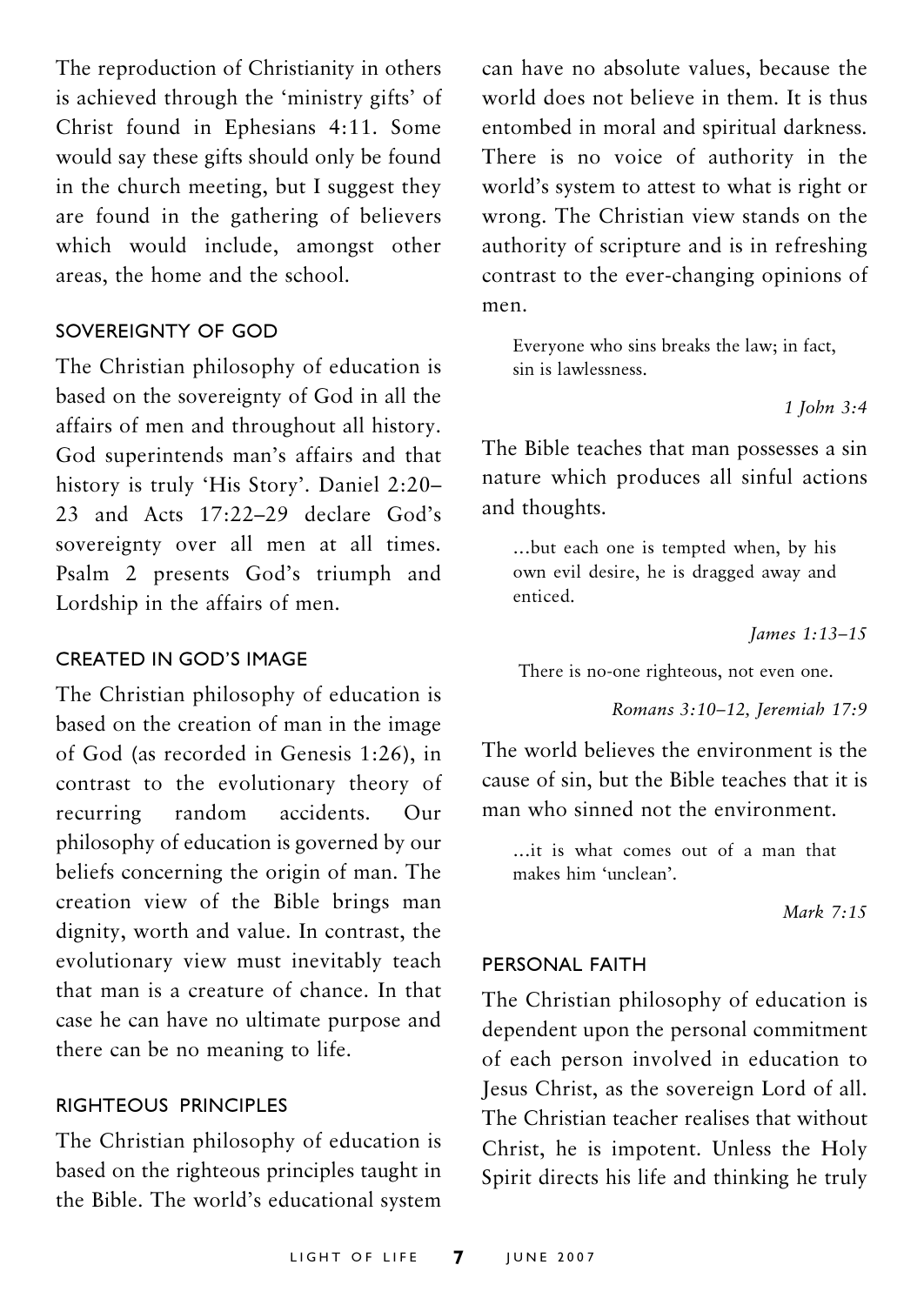labours in vain. His commitment to Christ's Lordship is indispensable to his ability to embrace Christian thinking in the educational process.

#### THE FAMILY AND THE CHURCH

The Christian philosophy of education is based on a biblically defined relationship between the family, the church, and the school. The Bible teaches that the basic responsibility for education rests with the family (particularly the father). In addition, the church has a specific role in educating families and thus its educational influence in the lives of children is consistent with the teaching of the Bible.

#### ULTIMACY OF GOD

Having presented a Biblical basis for a Christian philosophy of education we can now endeavour to begin at the beginning, with no preconceived ideas—as Paul puts it in 2 Corinthians 11:3:

...that our minds not be corrupted from the simplicity that is in Christ.

#### KJV

...so your minds may not be corrupted and seduced from wholehearted and sincere and pure devotion to Christ.

#### Amplified Bible

Simplicity does not mean simple mindedness, but that Christ alone is all that we need to develop an educational program to glorify God. Man always wants to add something to Christ—it is the great religious curse that defies the grace of God. Men find 'works righteousness' appealing because we believe we can do something to earn favour.

Our starting point is God—that is, we begin 'in the beginning'—with God as the ultimate creator of all things recognising that everything He created was good; it was truth.

God saw everything that he had made and, behold, it was very good.

#### Genesis 1:31

All reality—whether, physical, living organisms or spiritual and 'moral' concepts—is part of created truth and is appropriate material for inclusion in the curriculum. Knowledge of the world God created and wisdom in the comprehension and application of that knowledge comprise the true goals of education. The Scriptures testify of a God who not only knows the truth but is the truth.

The challenge for Christian educators is to build homes and schools with curriculum that will make the way for children to be trained in the ways of God, so that they are able to serve Him effectively in building His kingdom on earth.

All things were made by him, and without him was not anything made that was made.

#### John 1:3

By him all things were created that are in heaven and that are in earth.

Colossians 1:16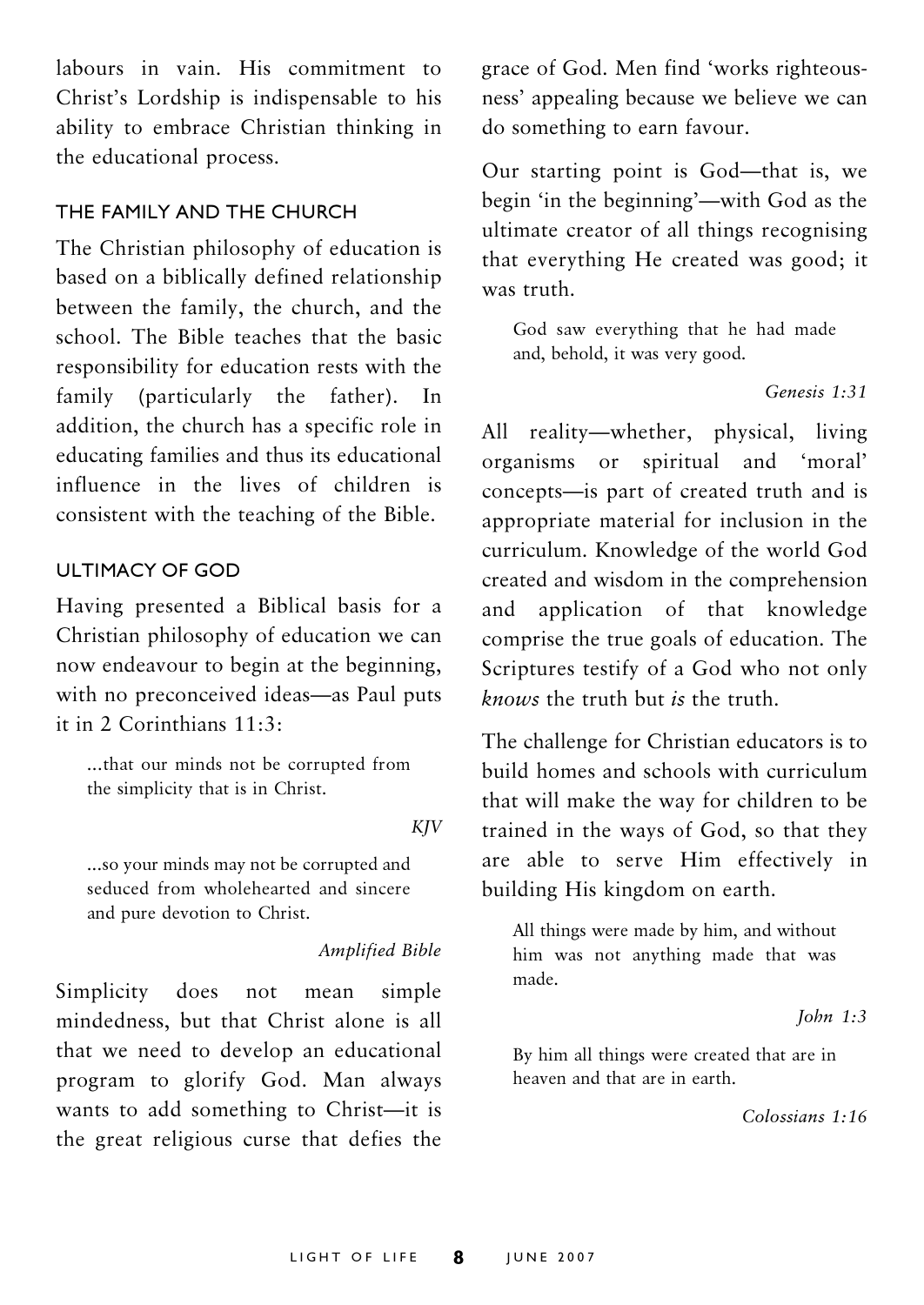

#### BY WENDY HILL

## There has been much interest in The Elements of Music course and I have often been asked if I've written anything to precede it.

The Elements of Music volumes are for eight years and over because of the reading, writing and cognitive skills needed. After much thought about music for the very young, I concluded that no new books or recordings are necessary. This article explains why and then offers fifteen tips for musical training of the very young.

#### A BIG PICTURE OF MUSIC EDUCATION

There is enormous pressure today for very young children to learn an instrument. From the 1980s, music education became a low priority in the curriculum. I remember my primary years in the 1960s, beginning the school day with music. In the school assembly we sang the National Anthem and marched around to rousing music before starting classes. A miriad of reasons and benefits are given to justify learning music—the emotional, physical, social, cultural, cognitive, aesthetic, and creative benefits.

In the last 50–60 years there has been a proliferation of new music methods— Suzuki, Yamaha and general music groups

for pre-schoolers and even babies. Countless instrumental music methods with their colourful music books teach the very young. Publishers and music retailers profit from this huge market. Seeing a young child play fast, loud and beautifully is very impressive. Many parents see this and want these skills for their own children. Schools are beginning to see the benefit of starting music early and realising the cost of its neglect of music.

Music is now being blown out of all proportion in relation to its position in the whole scheme of God's creation. Let's attempt to bring balance based on a Biblical perspective.

God gave Moses the Ten Commandments, the second of which tells us not to worship idols. Today musicians (and even music itself) have become idols, like sports or film stars. This applies not only to contemporary, popular music but also classic styles. Socalled great classical composers, most of whom have led ungodly lives, are worshipped. History usually records their musical output and the sordid details of their lives rather than the spiritual beliefs which form the foundation of their lifestyles. In comparison, Godly Christian hymnwriters get far less recognition because their music is not as technically brilliant or designed for performance.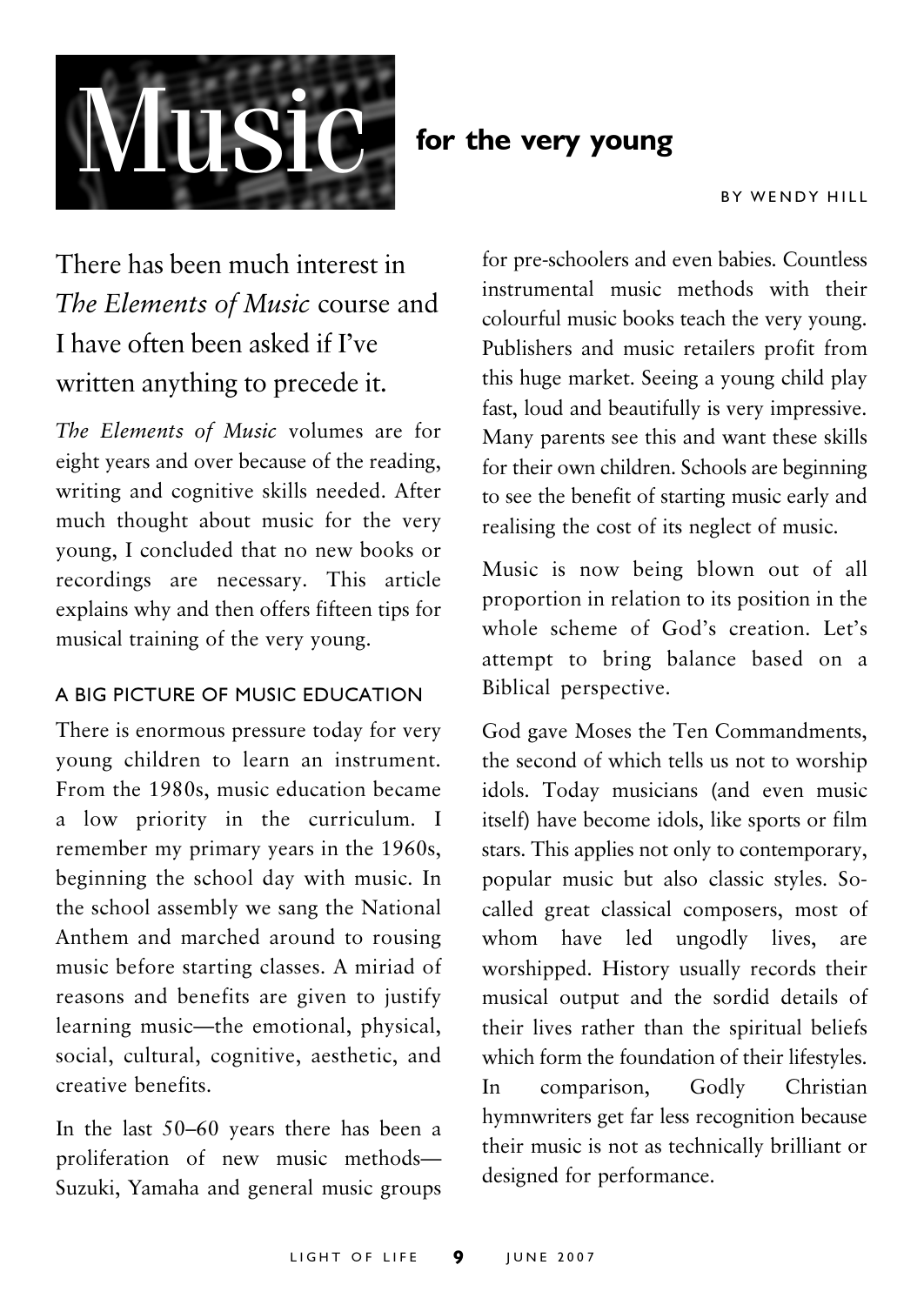#### WORSHIP MUSIC

Many churches today place too much emphasis on music. Worship is easily worshipped. Music is used to attract youth. This unfortunately replaces the work of the Holy Spirit so that many young people attend to hear the music and enjoy the mood and atmosphere more than learn from God's Word. Contemporary rock music floods many churches. The development of Christian character is affected as music gains a stronghold, which flows down to the very young even babies and toddlers. Many songs for little children have the essential features of rock music.

#### MUSICAL INSTRUMENTS

I mentioned earlier how there is much pressure today to learn a musical instrument. We associate learning music with learning an instrument. In the Renaissance Period (1450–1600), when instrumental music began to become prominent, there was a parallel surge in humanism, which has continued to present day. Much of the music written since the Renaissance has been instrumental music for man's entertainment and glory. Consequently it is assumed an instrument must be studied before we can understand music.

God's words to the Romans still apply today:

They exchanged the Truth of God for a lie and worshipped and served created things rather than the Creator.

Romans 1:25

The humanistic path glorifies three things: music; man and his achievements; and money, which keeps the wheels of the music industry turning.

Having given a big picture of music history and education, I trust you will understand my reasons for not writing more materials for the very young at this stage.

Instrumental music is vastly over-rated today. God has given us all an instrument the voice. We should encourage our Children to sing, especially praises to God.

For me to create more music materials would be to join others on the bandwagon of appealing to another market.

## Fifteen tips for musical training of the very young

- 1. Recognise any pressure to start your child on an instrument. Question yourself : 'Why do I really want my child to learn an instrument—is it prompted by God?'
- 2. Make music a part of everyday life. Music is essential, not an elective subject. Singing praises to God helps lift the spirit and builds faith. Learning an instrument is a privilege and luxury but not an essential.
- 3. Encourage your children to sing. Make up little songs or sing songs of praise as you work and play together.
- 4. Memorise as many hymns as possible. These important life-giving words and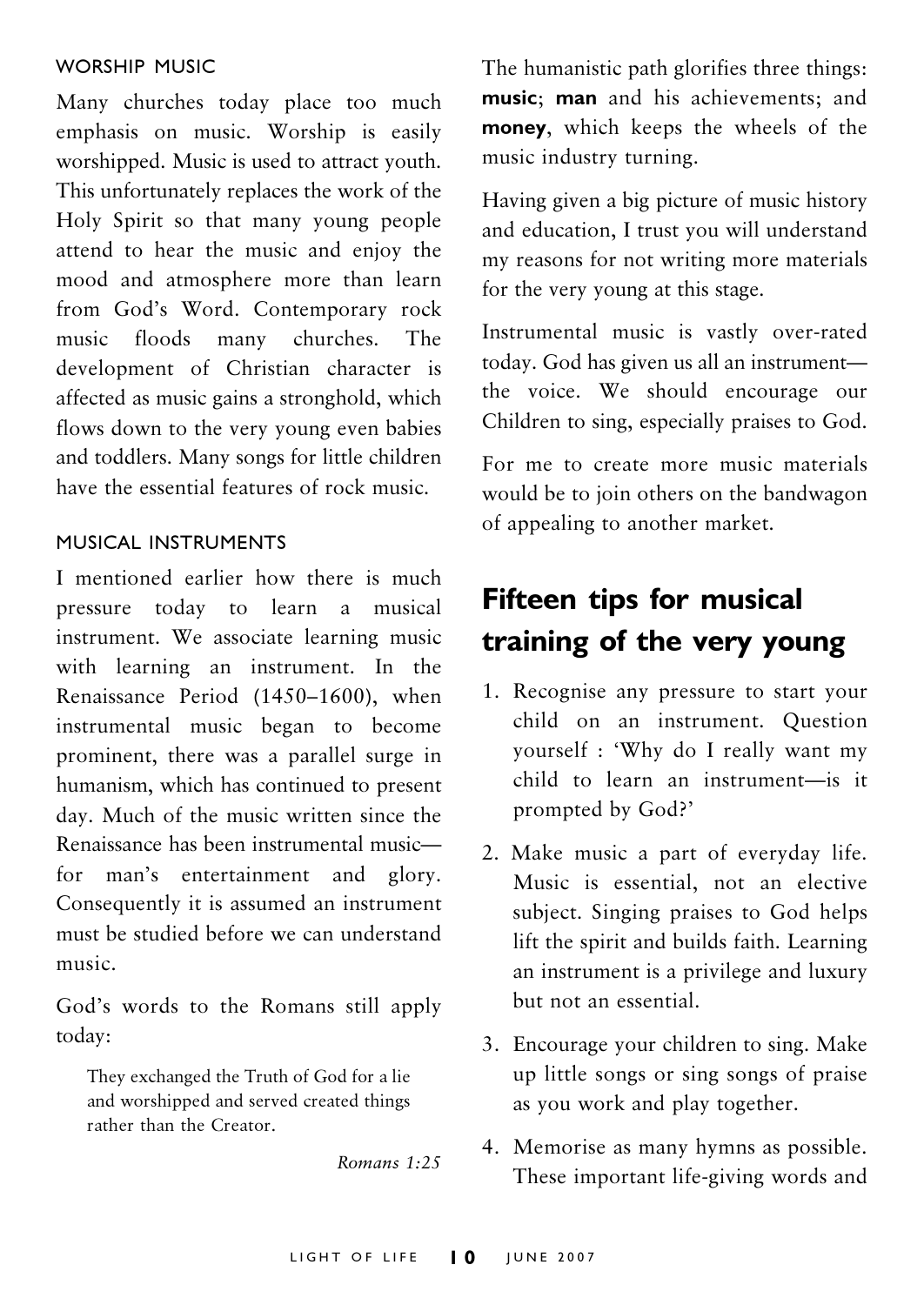melodies will be firmly planted in your children's memories and hearts and will remain the rest of their days.

- 5. Put scripture to simple songs. This is a great way of memorising verses as the rhythms and melodies add an extra aid for memorising. The melodies can be very simple. This is between you, your children and God. No-one else need hear them.
- 6. Listen to good quality music. By this I mean music with well-balanced music elements—melody, harmony and rhythm. Apply three basic concepts:
	- a. Rhythm represents the body. The beat and rhythms are based on time which binds and dictates our lives.
	- b. Harmony represents the soul. Chords in music directly affect emotions and can excite or calm the listener. The mood and atmosphere of a household can be changed with music.
	- c. Melody represents the spirit. Melody is the part of music which can be sung. Melody is directly linked with language, our Godgiven ability to speak.

Well-balanced music emphasises melody and words. Rhythm and harmony are secondary. In other words, the spirit is dominant. Where the beat is too loud or there is too much rhythm, excessive physical movement results. This is increasingly evident in music and in TV shows for earlier ages, including toddlers. In other words, when beat and ryhthm are too strong, the body is dominant. Be aware of not enough melody or rhythm and too much harmony. The chords drift into one another. New Age music and relaxation and meditation music have this dreamy, 'at one with the universe' quality. In other words, the soul is dominant.

God designed us with spirit, soul and body in perfect balance and music should reflect this. The music elements affect our whole being. Melody and words should be strongest, with rhythm and beat in the background.

7. Realise that you as parents are the main influence and God's chosen teachers for your child and you have power and authority to develop his/her character. Music can be a powerful tool as a child's whole being is affected by music both negatively and positively depending on the balance of the elements. The styles of music you allow your children to hear inflence their character. YOU decide what music is allowed in your home, not the child.

Martin Luther, John Calvin, the ancient Greek philosophers, Napoleon and many others recognised the inflence of music on youth and society. Many books have been written on this topic of music influencing character. A lot of teenage rebellion can be prevented by developing good listening habits in the early years.

Use the quickening of Holy Spirit in your heart and conscience to help your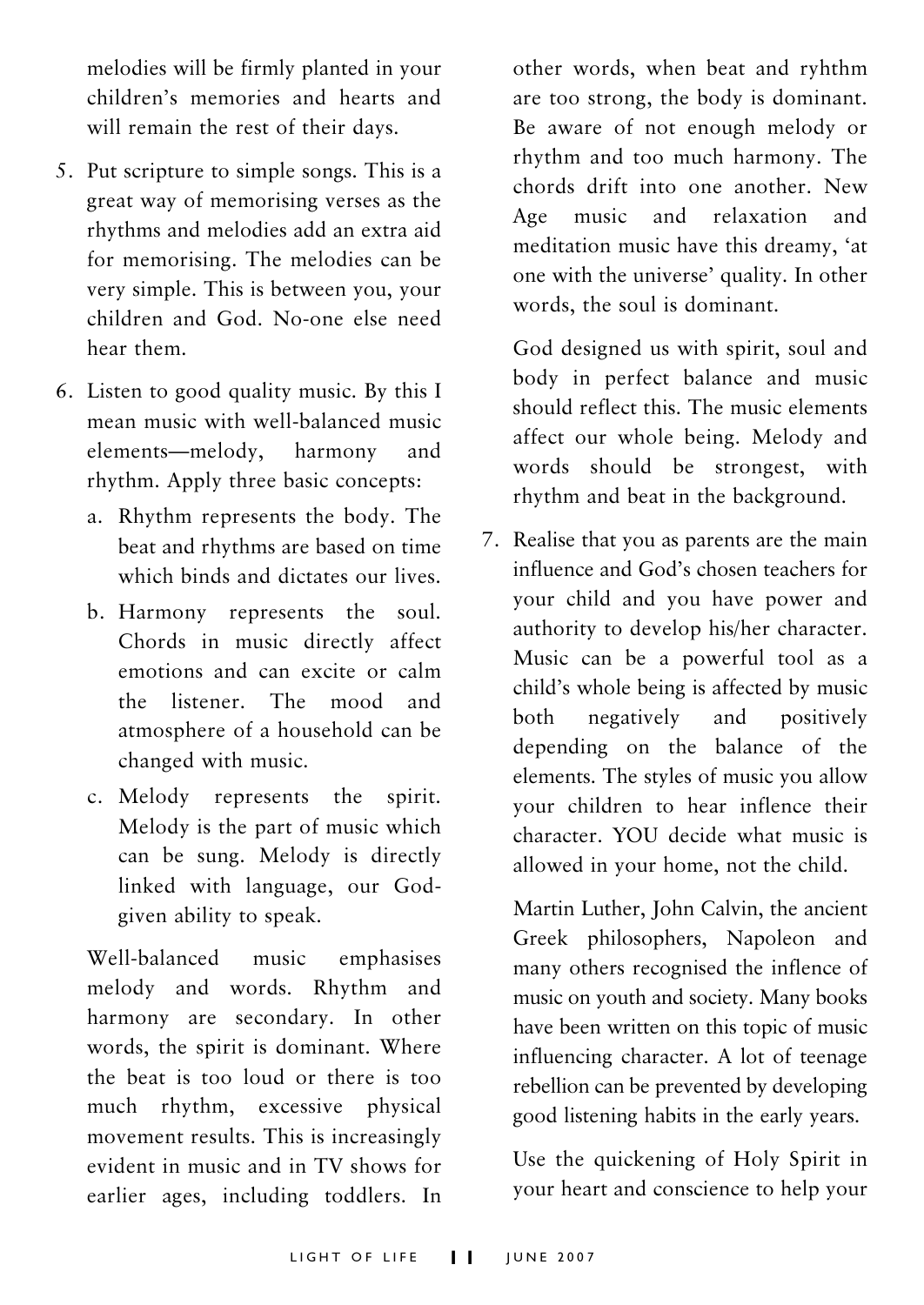discernment. So many parents know intuitively there is something 'not right' about the music blaring from their child's bedroom but cannot give reasons why it should be stopped. Explain to your children the links between spirit/melody, soul/harmony and body/rhythm.

8. Be aware of how God has designed the ears to be supersensitive for higher purposes—not just for learning words, language and music notes, but also receiving subtleties of voice tones and musical expression. I shudder to think of the effects of new little ears being assaulted with poor quality background music. Some examples are the sounds from TV in maternity wards of hospitals on newborns; TV shows and commercial radio as young mums feed their babies; the mechanical, relentless, addictive beat in computer games played by older siblings; the scary, sinister, sudden, aggressive loud music as parents watch movies; and the lifeless, artificial music-box sounds from modern babies toys. Background music is composed to create a specific atmosphere and depict the characters in the shows and games. Would we allow those characters associated with these types of sounds enter our home and influence our children?

Life gives life. Electronically generated, synthesised sounds are dead sounds. They lack the spirit and human energy of a live musician. Genesis 2:7 tells how God 'breathed into his [Adam's] nostrils the breath of life and man became a living being.' Man-made things are merely copies of what God has already made—a computer copies the brain, a microphone copies the ear, a camera copies the eye, a robot copies the human body. Likewise electronically generated music copies a musician. These man-made machines lack the breath of life from God. Only humans have this gift.

Babies or toddlers may seem asleep, unresponsive and unaware of ambient sounds around. But all sounds are absorbed and are often reproduced later in the choice of music played and listened to. Unfortunately in public places such as shopping centres and waiting rooms, some sounds are hard to avoid. But in the home, parents have control to set high listening standards. Parents have the authority to decide what goes into their child's ears—junk or healthy.

9. Avoid dumbed-down music. Don't underestimate the listening abilities of a young child. They don't know whether music is simple or complicated. Little children can learn several languages in a few years. They can easily absorb complicated music. A Bach Brandenburg concerto is just as interesting as Twinkle Twinkle Little Star. The very young are better off listening to original versions of the classics rather than simplified and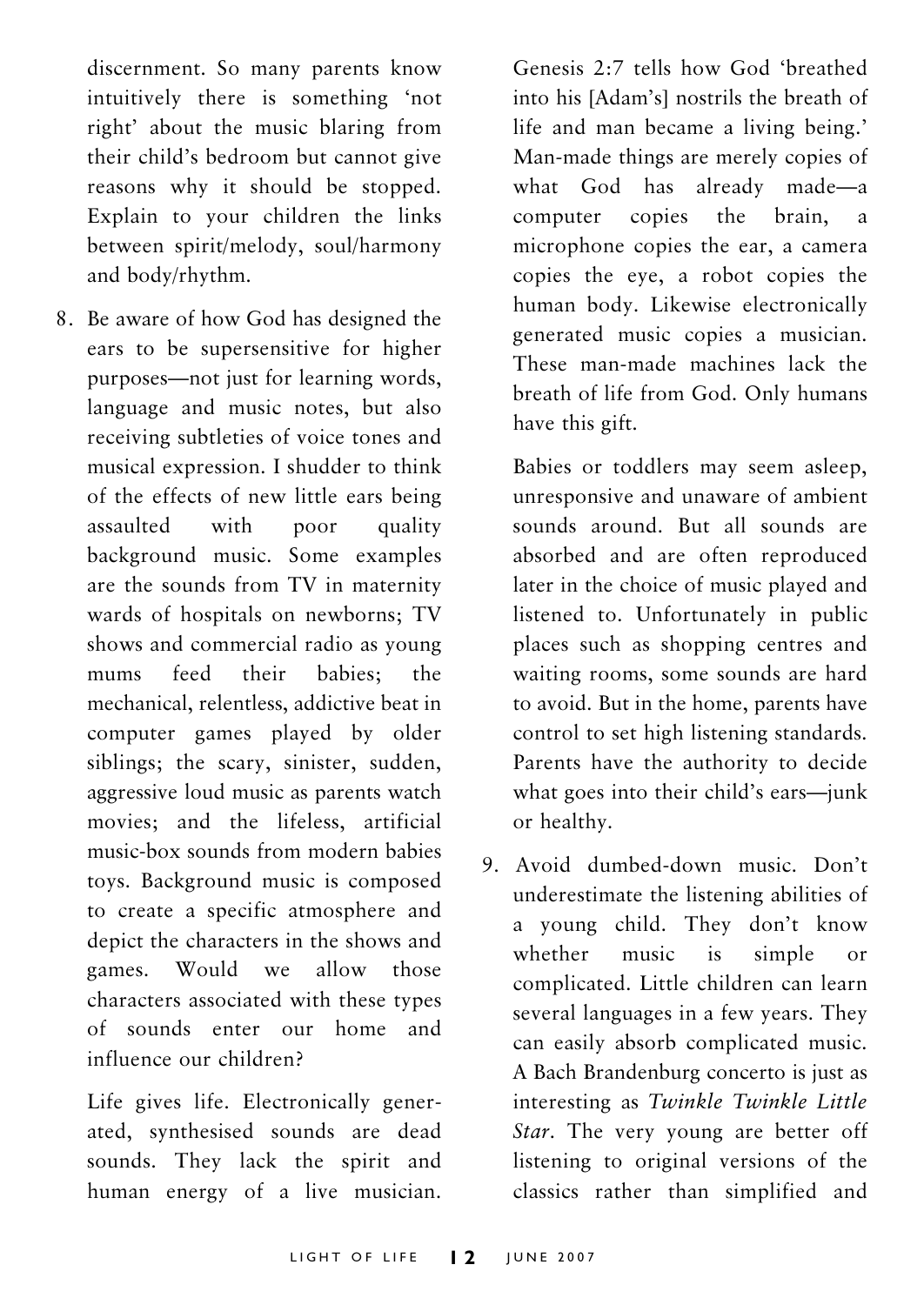shortened versions. Our two children had complicated Renaissance, Baroque and Classical music played nightly as babies and toddlers. Those early years of listening set high standards for listening which last a lifetime.

Much popular, contemporary rock music today is based on only three basic chords and is highly repetitive and can be boring, uninteresting and addictive. The brain switches off after three repetitions. God has given us brains capable of comprehending much more stimulating and sophisticated music.

- 10.Discern between good and poor quality vocal music. Professionally trained singers have learned how to pitch notes accurately, how to use clear diction and breathe properly. Typical popular, sensual singers will often slide up or down to notes, use excessive vibrato ('wobbling' on a note), slur words into each other, not pronounce consonants clearly, and breathe close to the microphone giving an atmosphere of inappropriate intimacy. God wants us to use our voices skilfully just as he expects musicians to play instruments skilfully. Your children will imitate what they hear.
- 11.Train your child to appreciate the blessings of silence. Psalm 46:10 tells us to 'Be still and know that I am God.' So many young people are addicted to sounds in their iPods and

car radios and are afraid of silence. Many cannot study without music in the background. Even the elderly leave their radio or television on for background noise to avoid silence. When our ears are always bombarded with soundwaves it can be extremely difficult to hear the small, calm voice of God speaking to our hearts.

- 12.Attend a church which plays music with well-balanced elements. Many churches have separate services for youth and families. The most noticable difference between the services is the music. Music has power to divide as well as unite. Keep your family together by attending church as a family. Please note also that all of the music benefits and justifications listed at the start of this article can be gained through studying God's Word, Christian fellowship, worship and growing in Christ. Young children can have very positive learning in all areas—emotional, physical, social, cultural, cognitive, aesthetic, spiritual and creative expression.
- 13.Listen to a wide variety of selected music—fast, slow, loud, soft. There are countless recordings of good quality music available today. The Institute in Basic Life Principles (IBLP) has an excellent range—classics and Christian with well-balanced music elements.

Some pieces for starters may include the following.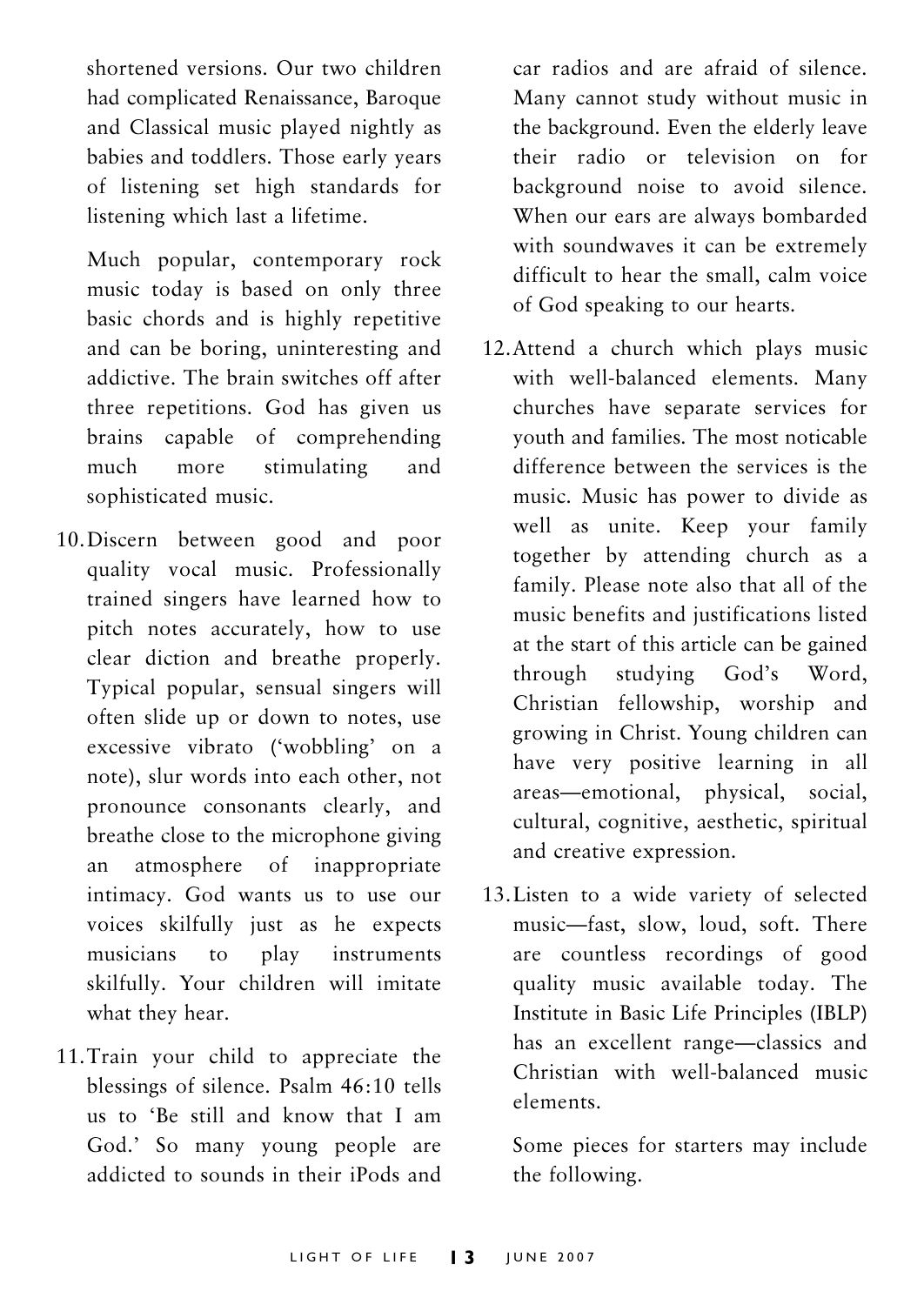#### Baroque

Bach: Brandenburg concertos, the Italian concerto, cantatas, children's pieces for Anna Magdelena

Handel: The Messiah, Fireworks and Water Music

Vivaldi: The Four Seasons

#### Classical

Haydn: symphonies (The Clock, The Surprise) string quartets, piano sonatas Mozart: piano concertos, clarinet concerto, piano sonatas

#### Romantic

Beethoven: fifth, sixth and ninth symphonies

Chopin: piano nocturnes and preludes Any hymnwriters: vocal and orchestral arrangements of hymns.

Be aware of the effects of the mood of certain pieces on your child. I played Beethoven's Apassionata Sonata only once to my young daughter because she was so frightened of the passion and drama in it. She could not handle it until her teens.

14.Be very cautious of rushing out and buying cheap little electronic or batteryrun keyboards to see if your children are interested in music. Initially they will be interested and fascinated because it is just another toy. Cheap keyboards may have their place but do not produce the sounds of an acoustic piano made from natural God-made materials. Electronic instruments sound very different to the

acoustic equivalent. They require a different touch and playing techniques. Do not be fooled by salespeople who say a digital keyboard is just the same as a piano but cheaper. If children learn on an acoustic piano, they can quickly learn the keyboard later if necessary. But if they start on a keyboard they will learn poor playing habits and will not play a piano as sensitively. Parents of my piano students appreciate the difference between a piano and keyboard and are glad they chose piano first. If you decide to start your children on an instrument, start saving from birth, have a music fund, and aim to get the best quality instrument you can afford. Research the instrument thoroughly, and talk to teachers and musicians and not just shop salespeople.

I suggest you read my article Should My Child Learn a Musical Instrument? for more information.

- 15.Some questions which could be asked when selecting music include the following.
	- a. What is the purpose of this music?
	- b. What feelings does it stir in your children—calm/fear, joy/sadness, motivation/boredom, peace/ aggression, positivity/negativity, inspiration/depression?
	- c. Are the words clear?
	- d. What do the words mean?
	- e. Which music element dominates melody, harmony or rhythm?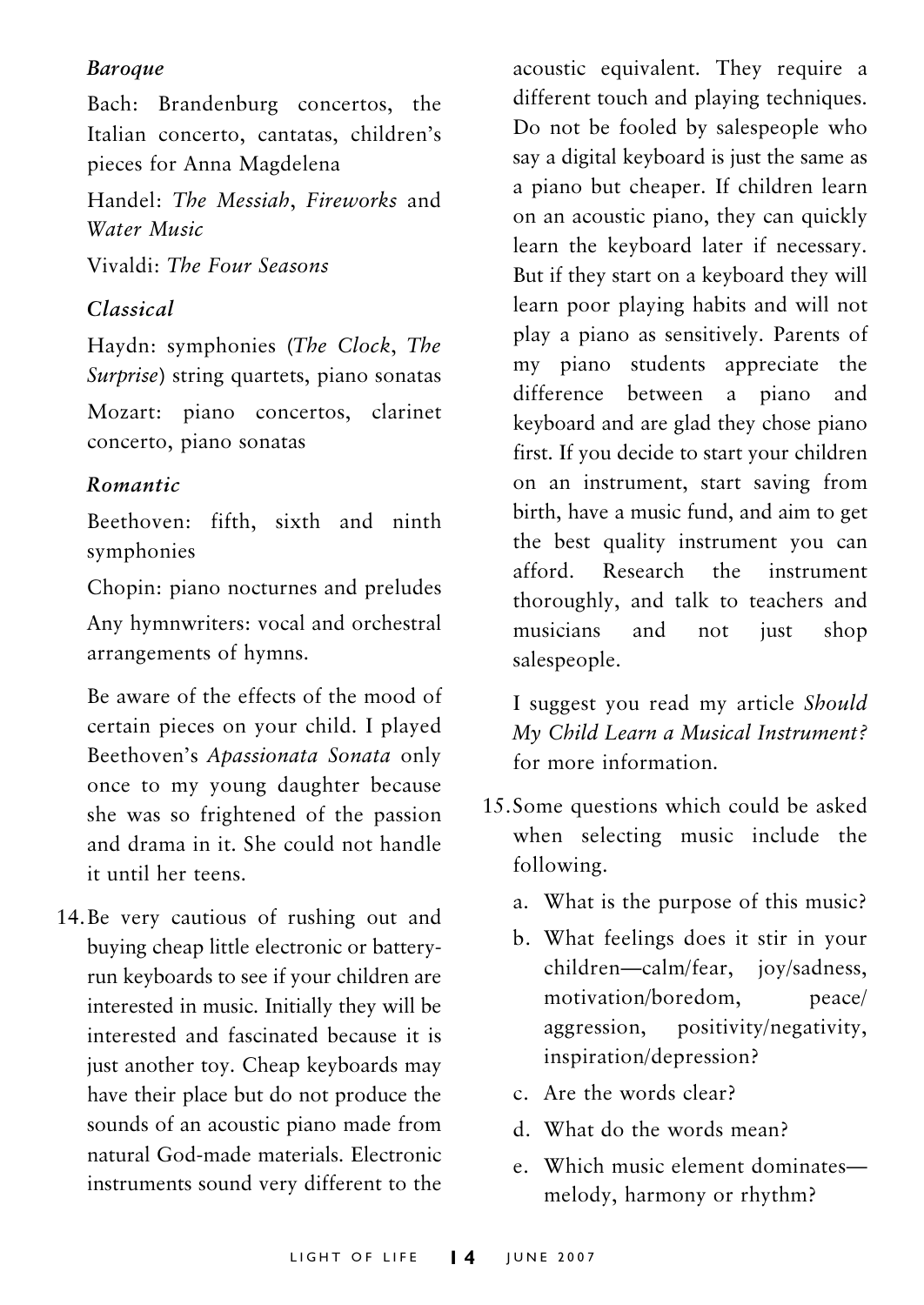g. Am I happy allowing my child to be influenced by this music style and/or musician?

In conclusion, I trust I have presented a bigger picture of music for the very young based on a Biblical perspective rather than worldly, humanistic philosphies and fads. Colossians 2:8 warns, 'See to it that noone takes you captive through hollow and deceptive philosophy which depends on human tradition and the basic principles of this world rather than on Christ.' Styles of music can reflect humanistic philosophies or Christian beliefs. Parents have a Godgiven authority to make wise decisions for their children.

I hope the fifteen tips of advice are helpful in making wise decisions about music choices for your little ones. I see no reason at this stage to make yet another recording of music for the very young when there is so much suitable music available. It is up to the parent to be selective and discerning. Whatever you feed to your child's ears now will surface later. In the very early years it is more important to listen, experience and absorb excellent music rather than understand the technicalities and concepts. Nurturing a pure heart, sensitivity, training good listening habits, memorising hymns and scriptures and discerning God-honouring music are far more important than playing an instrument.

Dorothy Sayers in The Lost Tools of Learning describes these early years as the 'Poll-Parrot years':

The Poll-Parrot stage is the one in which learning by heart is easy and, on the whole, pleasurable; whereas reasoning is difficult and, on the whole, little relished. At this stage one readily memorises the shapes and appearances of things; one likes to recite the number plates on cars; one rejoices in the chanting of rhymes and rumble and thunder of unintelligible polysyllables; one enjoys the mere accumulation of things.

Just a few years later, and the time goes fast, a more detailed understanding and appreciation of music can begin. Perhaps an instrument can be started or Volume 1 of The Elements of Music commenced about 7–8 years, depending on reading and writing skills. The Gift of Music program also has a biblical piano course called Music for our Maker which can be started from five years on.

### Further reading

Check thegiftofmusic.com.au for details about the program and more articles on music education.

Articles include:

- Should my Child Learn a musical Instrument?
- The Elements of Music
- More than Music
- Music—a Biblical Approach
- Music Moses' Way
- Philosophy and Music
- Music History—Why Learn it?

Also recommended is the book Oh, Be Careful Little Ears by Kimberly and Lee Smith.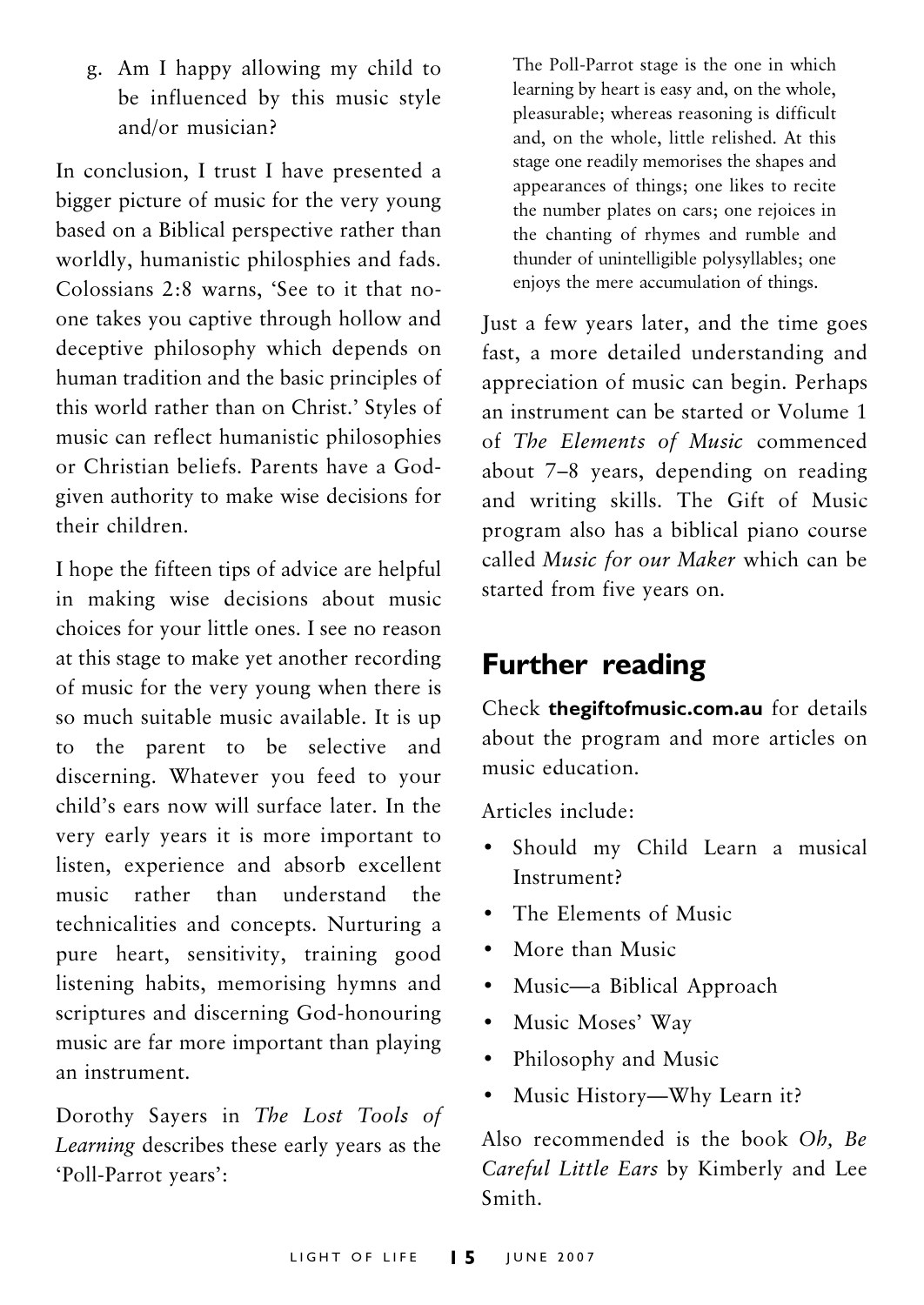

Evelyn Garrard has been researching in terms of her own health and has discovered coconut oil, one of the products of the coconut palm.

One of the dilemmas we face in the modern world is the danger posed to our health by fats—animal and vegetable. First we learned that animal fats are bad for us as they clog our arteries. Then we discovered that the alternative solution, vegetable oils, is actually worse for us because they change composition when heated. The effects are particularly bad when the oils are hydrogenised (made into solids) in foods such as margarine.

Until recently coconut oil was grouped with other saturated fats and even in the past month I noted coconut oil being listed as very bad on a popular TV program, because of its high saturated fat content. Researchers have recently discovered, however, that the molecules in such fats

## THE HUMBLE COCONUT

PETER FROGLEY

can be composed of either short, medium or long chains and that medium chain molecules are good for us, whilst the others are bad. The saturated fat in coconut oil is predominantly a medium chain molecule and is not a threat to our health as it does not have the problems other vegetable oils do when heated. It is thus a safe oil for cooking and has a number of uses and benefits.

Coconut oil is:

- a natural health food and dietary supplement
- the healthiest cooking oil
- a skin moisturiser and massage oil
- a baby oil
- a hair conditioner.

It has also been discovered that coconut oil assists our bodies in combatting viruses, bacteria, fungi and yeasts. It also supports the immune system and thyroid function and increases metabolic rate, as well as promoting a healthier heart, better absorption of nutrients, the healing of body tissue and improved insulin secretion. It is recommended for diabetics in conjunction with ELEOTIN®.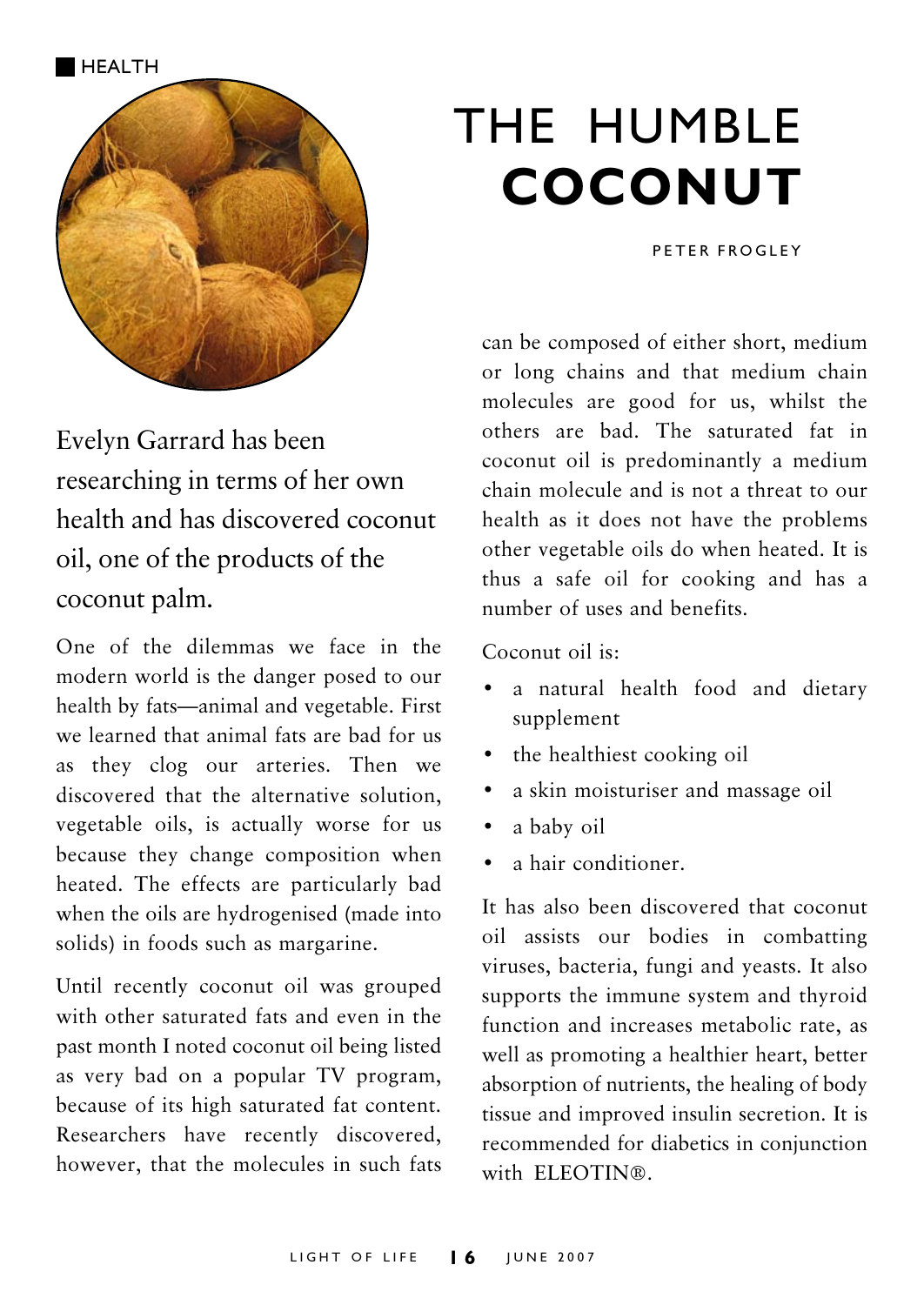Coconut oil has no cholesterol or trans fats and is lower in calories than all other fats and oils.

Canberran university professor Dr Dan Etherington has researched coconuts for many years and has developed a method of manufacturing coconut oil which he calls Direct Micro Expelling (DME). His desire has been to help Pacific Islanders make good use of their coconuts and develop small industry to assisit them in their livelihoods. He has established a small business, Kokonut Pacific, to assist Pacific Islanders and market their produce.

Dan has experimented for years developing the DME method and producing the machinery for manufacture. Simple machines allow villagers to produce their own coconut oil for a modest investment. In recent years the market for copra (dried flesh of the coconut) has decreased dramatically, but this new process enables the revival of coconut products.

Visit www.kokonutpacific.com.au for further information on this most commendable enterprise.

On my recent trip to PNG I was able to introduce the concept to several groups with very promising responses. The major challenge for these people is developing a cash flow to enable them to become part of the modern world. This is an exciting development for these people who have been surviving on a subsistence lifestyle to generate an income which will allow them

to educate their children—using LEM Phonics, of course!

LEM is now making available various coconut products for your benefit and also for the benefit of our many friends in PNG and the islands of the Pacific—check the Book News section for details.

#### COMMENT: NATUROPATHY ARTICLE

#### In the last issue we presented a perspective on alternative health by Michael Sichel, a well regarded naturopath and former Olympian from NSW.

As Michael wrote on various natural therapies I expected there would be letters of protest that such therapies are satanic—and there have been one or two. Most Christians are rightly suspicious of anything that may be of satanic origin. I know my own experience has been to be very suspicious of any alternate medicine. However, this has been largely out of ignorance of these therapies.

For that reason, I found Dr Sichel's article informative and helpful in that it provided something of the nature and history of various approaches to what is called 'natural therapies'. Frankly, I was surprised how scientific the research had been as people sought to understand the wonderful function of the human body. As a Christian I felt it would be fair and reasonable to present the information so that you could have some understanding of alternative health methods without the scaremongering that is so often stirred when they are mentioned.

It seems there is much in the alternate health field which could be suspect, but the methods Dr Sichel outlined seem to me to be more scientific than satanic.

Our intention in providing these articles is to endeavour to explore health from a biblical perspective with a goal of helping people with their health issues and those of their families. It is a great blessing to visit many home schoolers and find them practicing a healthy lifestyle and to hear testimonies of restoration of health.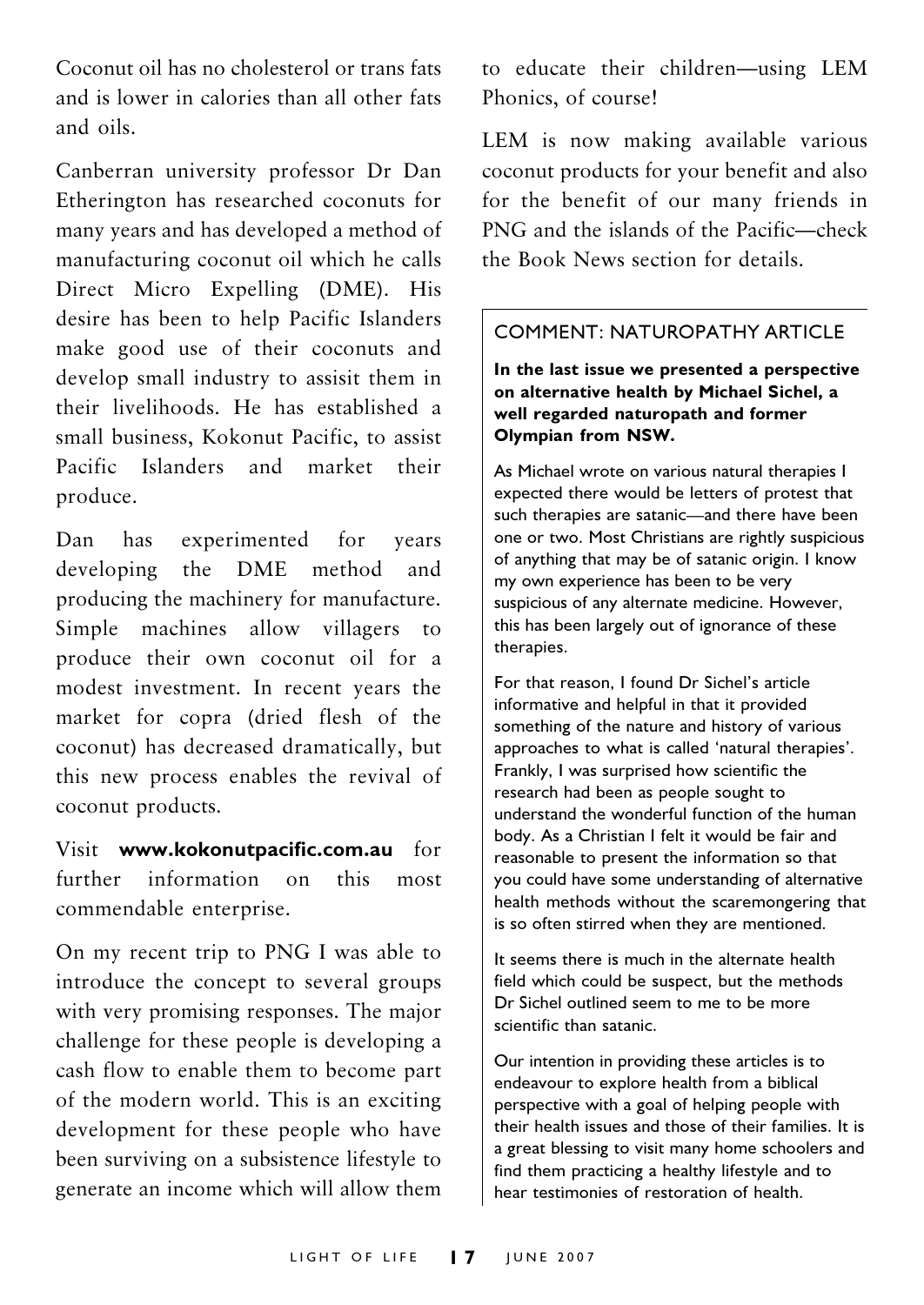### LEM Phonics

#### LEM PHONICS MANUAL

The third edition of the LEM Phonics Manual is now available. We have taken on board many helpful comments over recent years in an attempt to make the Manual even more user friendly. We are confident that both new and old users of the LEM Phonics programme will appreciate the clarity and precision of the material presented.

The teaching of the programme has been clarified and simplified, together with new sections on brain research and phonemic awareness, plus improvements in the presentation of the rules. The Manual still comes with a CD of the

phonograms and the price remains unchanged at \$39.95.

#### PHONOGRAM CHARTS

We now have a reprint of the popular Phonogram Charts in A2 size. The charts have been laminated in matt plastic to reduce reflection. \$24.95



Order online at www.lem.com.au

 $a_{\mathbf{m}\mathbf{u}\mathbf{a}\mathbf{l}}^{\mathcal{G}_{\mathit{m}\mathit{b}\mathit{t}\mathbf{a}}^{\mathcal{G}_{\mathit{m}\mathit{b}\mathit{c}\mathit{b}}^{\mathcal{G}_{\mathit{m}\mathit{b}}^{\mathit{f}_{\mathit{b}}^{\mathit{f}_{\mathit{c}}}}}}$ 

### The Man and the Story behind Amazing Grace

Peter Rahme is the author of The Life and Legacy of Mr Eternity, presenting the story of Arthur Stace and his 'Eternity' word

chalked on the footpaths of Sydney. In this new offering, Rahme explores the life and times of John Newton, author of Amazing Grace. Adults and children alike will enjoy his easy-reading style and gain valuable insights into Newton's life. With the movie Amazing Grace about to be released, now is a great time to read about the man behind the world's most popular hymn. \$7.95

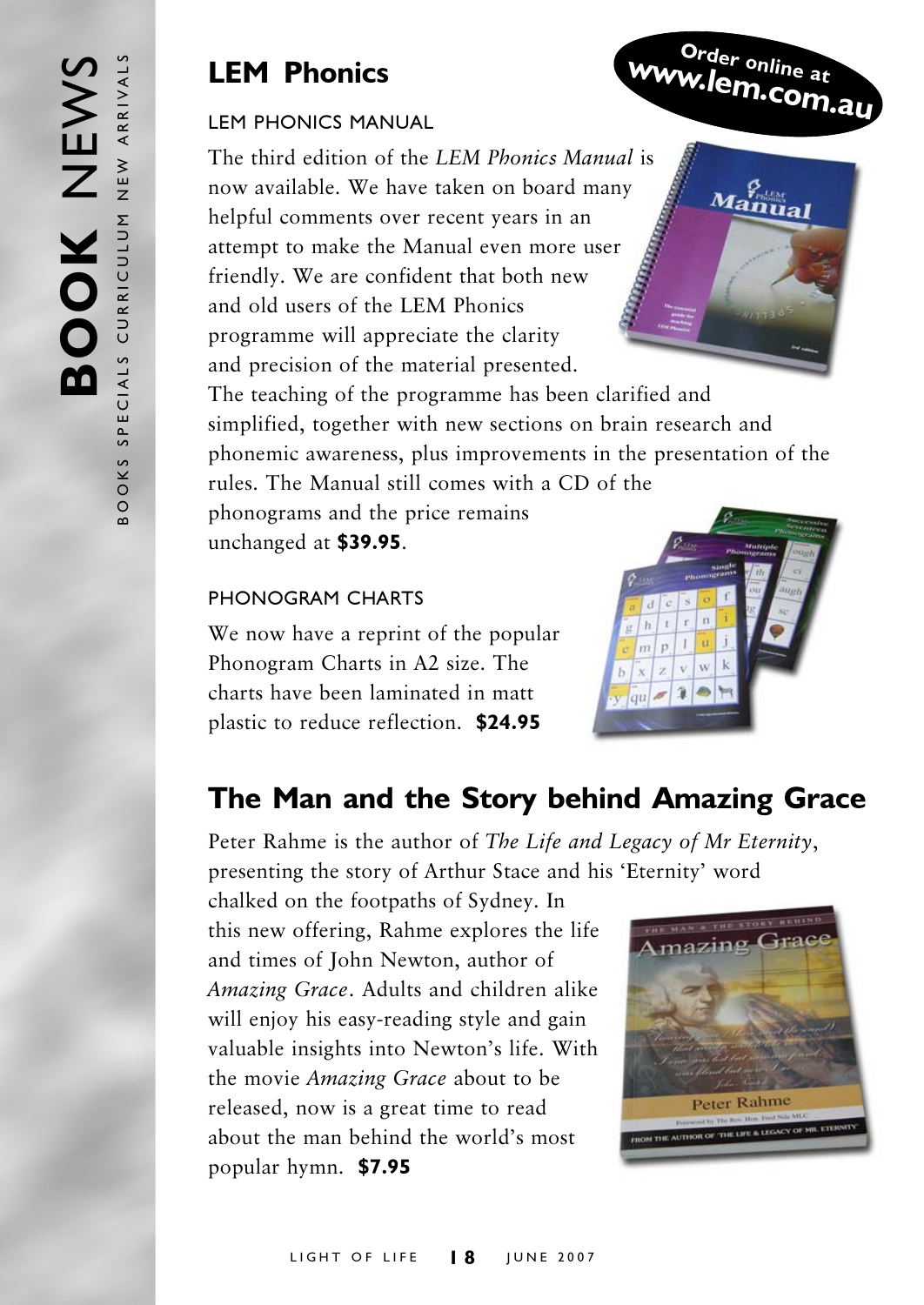## Rod and Staff

#### GOD AND UNCLE DALE

Set in 1960, this book for senior students deals with the choices we make and the challenge to stand for righteousness. Hard cover \$15.00

#### RITA COMES HOME

Dorcas Miller's life is turned upside down when Rita, her second cousin, comes to live with her family. This book for senior students deals with the struggles of learning through new circumstances. Hard cover \$15.00

## Little House series

Four more titles for the Caroline Years series by Maria D Wilkes. The stories follow the life of Caroline Quiner, the girl who would grow up to be Laura Ingalls Wilder's mother. Little Town at the Crossroads \$11.00 Across the Rolling River \$11.00 Little City by the Lake \$11.00 A Little House of their Own \$11.00

## Theological titles

### THE DAYS OF VENGEANCE

A new edition of the excellent commentary on the Book of Revelation by David Chilton. over 700 pages, hard cover. \$64.70

### KENNETH L GENTRY, JR

Before Jerusalem Fell is a compelling and detailed study on the date of writing of Revelation. 400 pages. \$38.10

The Beast of Revelation is a study from a post-millenial perspective which identifies the Beast. 240 pages. \$28.60







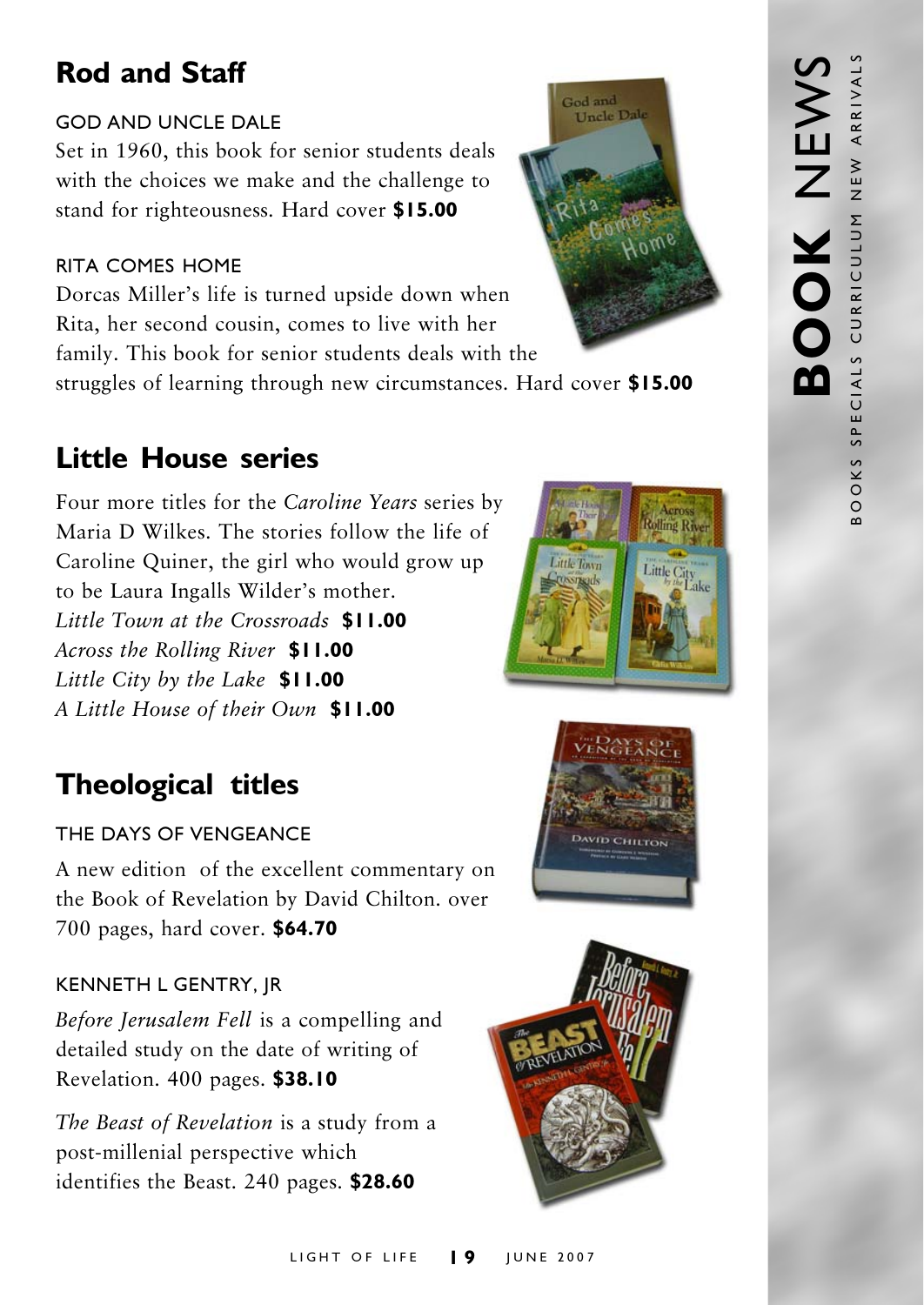

LEM is now distributing these coconut products for your benefit and also for the benefit of our many friends in PNG and the islands of the Pacific. These products will make a wonderful difference to your lifestyle and health.



| EXTRA VIRGIN COCONUT OIL |          |
|--------------------------|----------|
| 750 ml                   | \$25.95  |
| 5 litres                 | \$130.00 |
| COCONUT FLOUR            |          |
| 1 kg pack                | \$15.00  |



## Books by Bruce Fife, ND



#### EAT FAT, LOOK THIN

Bruce Fife, a qualified naturopath and nutritionist, exposes the myths surrounding low-fat diets and shows how the right fats (such as those found in coconut oil) can actually be beneficial in attaining a healthy weight and improving general health. **\$33.00** 

THE HEALING MIRACLES OF COCONUT OIL Fife has spent countless hours researching the properties of coconut oil, a substance usually labelled by modern medicine as unhealthy. This book contains the amazing results of his research. \$33.00

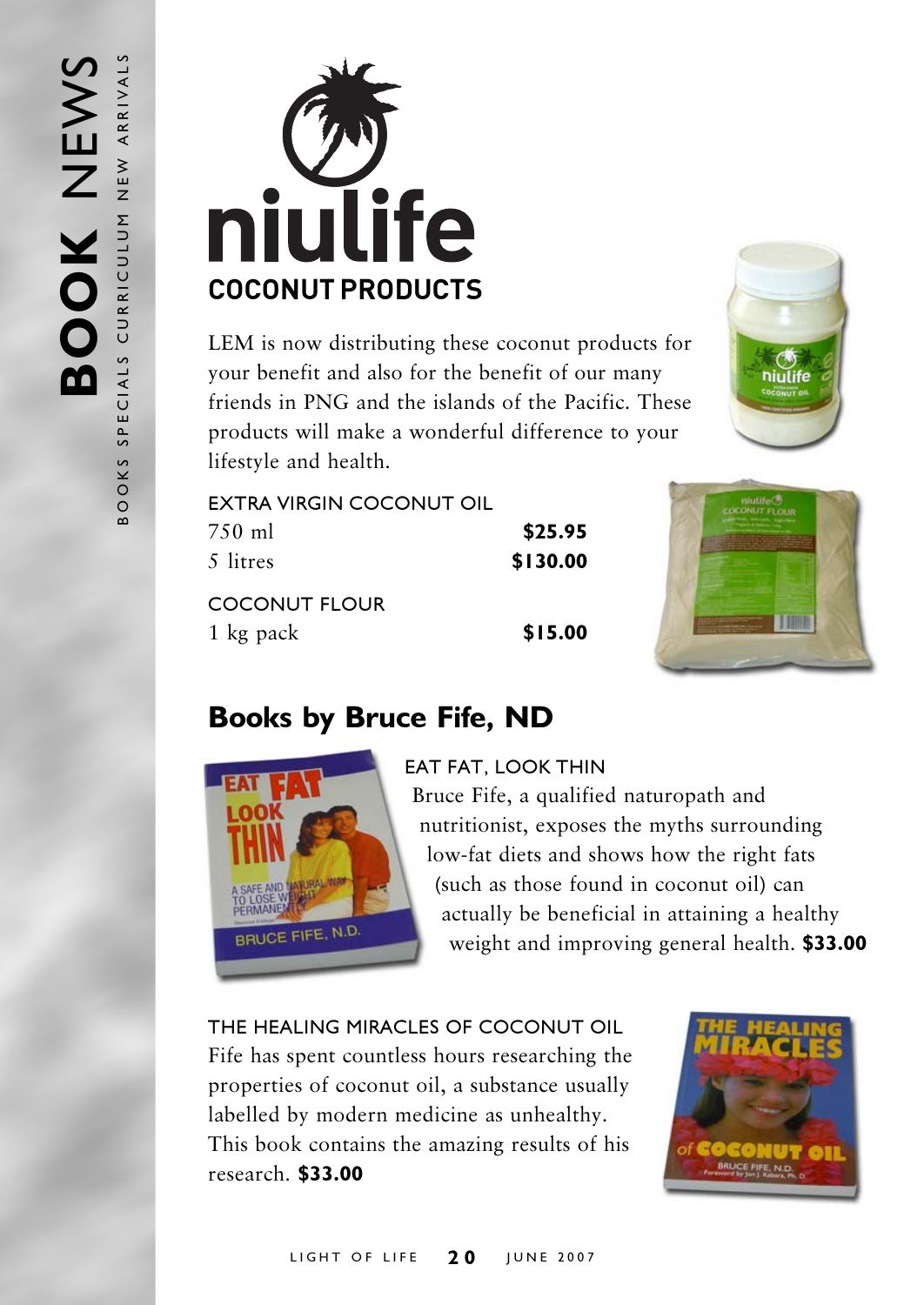

## LEM PHONICS **CORNER**

It has been very encouraging to receive more and more positive reports about our phonics programme, expressing delight with its results

A growing number of people who have tried other programmes, because they seem simpler, are now turning back to LEM Phonics. This is chiefly because they see that although the teaching of rules requires some initial effort, the results make the effort worth it.

In January we had our first Pathway to Literacy seminar as a trial. It was a good time for the students and also for me. Students who do this course will receive an equivalent certificate to the introductory course. Having these two options gives the opportunity to train more specifically towards using the phonics programme for either ESL or beginner students.

We are also receiving some good feedback from those who are using Pathway to Literacy as a tutoring tool.

The following is a short report from one of the students who did the initial course and passed her exam (with flying colours):

'I have been using LEM Phonics with my children for six years. I wanted do the course so that I may be able to tutor other children as a way of generating income while continuing to home school. I was also interested in using the course for ESL.

'While doing the course I realised I could use it with my eldest child as revision for the Phonics programme, which she has completed. She has been working her way through the course unassisted this year and is doing very well. It is an excellent revision tool. She does use phonograms before they are dealt with in the programme, as she knows them already, so I just put in extra lines for her to be able to do this.

'I have had the opportunity to work with an ESL student from Peru who has already completed two other English courses. She chose to do another course as she still struggles with written English. Her spoken English and reading is good so I was unsure it would challenge her. She has loved the course and from the beginning has learned so much. This is the only course she has done which explains why English is so complicated and then gives tools to decipher it. She has also gained so much from learning mouth positioning for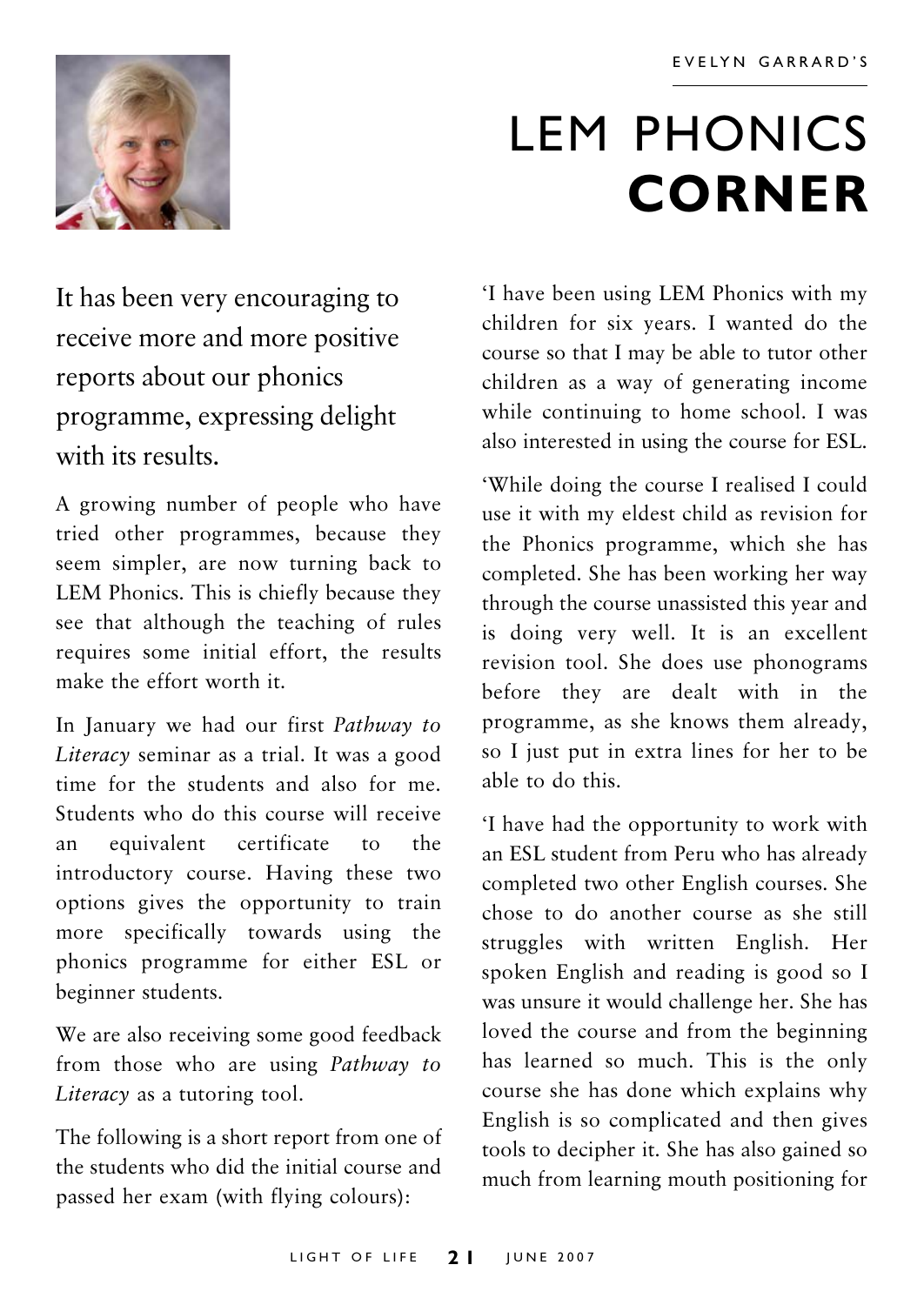pronunciation of the sounds needed to speak English. It would be great if this were formally in the course. The multiple

phonograms and rules have really blessed her with her writing and choosing how to spell a word without seeing it written first.'

At first I had wondered how Pathway to Literacy would go for ESL students. But now I have begun to tutor a

Chinese man who is able to read and write English quite well, but has very poor pronunciation. This has been a blockage to him in getting the job which he desires, and for which he is otherwise highly qualified.

We have only just begun with *Pathway to* Literacy, coupled with teaching mouth positions. My student, although rather skeptical about the programme when I first introduced the book to him, is now highly excited because he has seen how much it can help him.

Using the consonants which are begun with the same initial mouth position has been a great help in helping ESL students. For example, my student could not say the sound 'ng'. He said it as 'n' because that is how he hears it. I asked him to say 'k', and he was able to do it perfectly. So then I showed him that for 'ng' he must begin in the same position as for 'k', but hold the tongue there instead of releasing it,

while gently producing the sound through the nose. This was a great revelation for him.

## This is the **ONy COUISE** which explains why English is so complicated

These common mouth positions are recorded in The Book of Rules on page 9.

Our future plan is to produce an ESL supplement to Pathway to Literacy including a video, which will give the student opportunity to watch a person's mouth, as well as as hearing instructions on how the sound is produced, as far as that is possible.

As LEM Phonics becomes more recognized around the nation we really need more people who can tutor students using the programme. Have a think about it! Contact me if you are interested, so I can gauge how soon we can run another course.

Blessings,

Cochris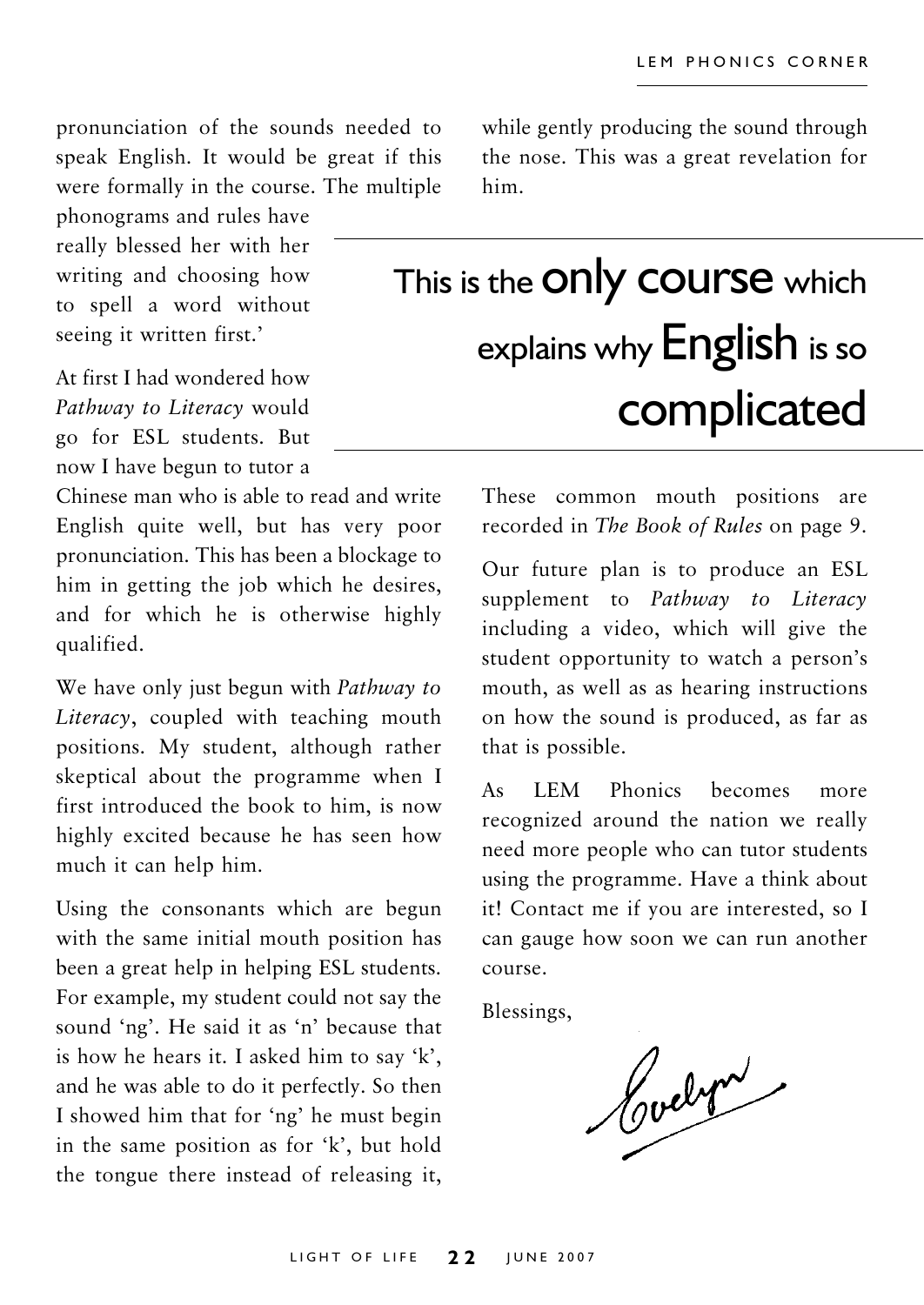# COMING EVENTS SEMINARS PROGRAMMES UPDATES

Note the number of the seminar you are interested in and tick the corresponding box on the registration form inside the back cover



### 2007 Programme

- 9:00 Registration
- 9:30 Keynote Address
- 10:30 Morning Break
- 11:00 Elective sessions
- 12:00 Lunch
	- 1:00 LEM Phonics
	- 2:00 Elective sessions
	- 4:00 Book Browse and Buy
	- 5:00 Close

Details and registration forms for all CHESS seminars are available as PDF downloads on our website at www.lem.com.au. Just click 'CHESS' in the 'Quick Links' box on our homepage.

Children are welcome at all CHESS seminars, but they must be quiet and accountable to their parents at all times.

If you are interested in holding a CHESS seminar in your area please contact the LEM office on (02) 6259 3944.

## CHESS Seminars 2007

#### 01 HOBART

| Date    | Saturday 9 June               |
|---------|-------------------------------|
| Venue   | Salvation Army Hall           |
|         | <b>Blackmans Bay</b>          |
| Cost    | By donation                   |
| Send to | Lorraine Ward                 |
|         | 7 Jessica Pl, Howden Tas 7054 |
| Phone   | $(03)$ 6267 2359              |

#### 02 PERTH

| Date    | Saturday 15 September            |
|---------|----------------------------------|
| Venue   | Presbyterian Church              |
|         | 32 Bull Creek Dr, Bull Creek     |
| Cost    | Single/Family: $$25/$40$         |
|         | Earlybird (by 25 Aug): \$15/\$25 |
| Send to | Rod and Leanne Ellis             |
|         | 246 Duckpond Rd                  |
|         | Wellard WA 6170                  |
| Phone   | (08) 9524 2505                   |

#### 03 SYDNEY

| Date    | Saturday 13 October                                               |
|---------|-------------------------------------------------------------------|
| Venue   | Condell Park Christian School<br>29 Lancelot St                   |
| Cost    | Single/Family: \$25/\$40<br>Earlybird (by 22 Sep): \$15/\$25      |
| Send to | <b>CHESS</b><br>c/- 6 Blackwattle Grove<br>Narellan Vale NSW 2567 |
|         | Enquiries LEM, (02) 6259 3944                                     |